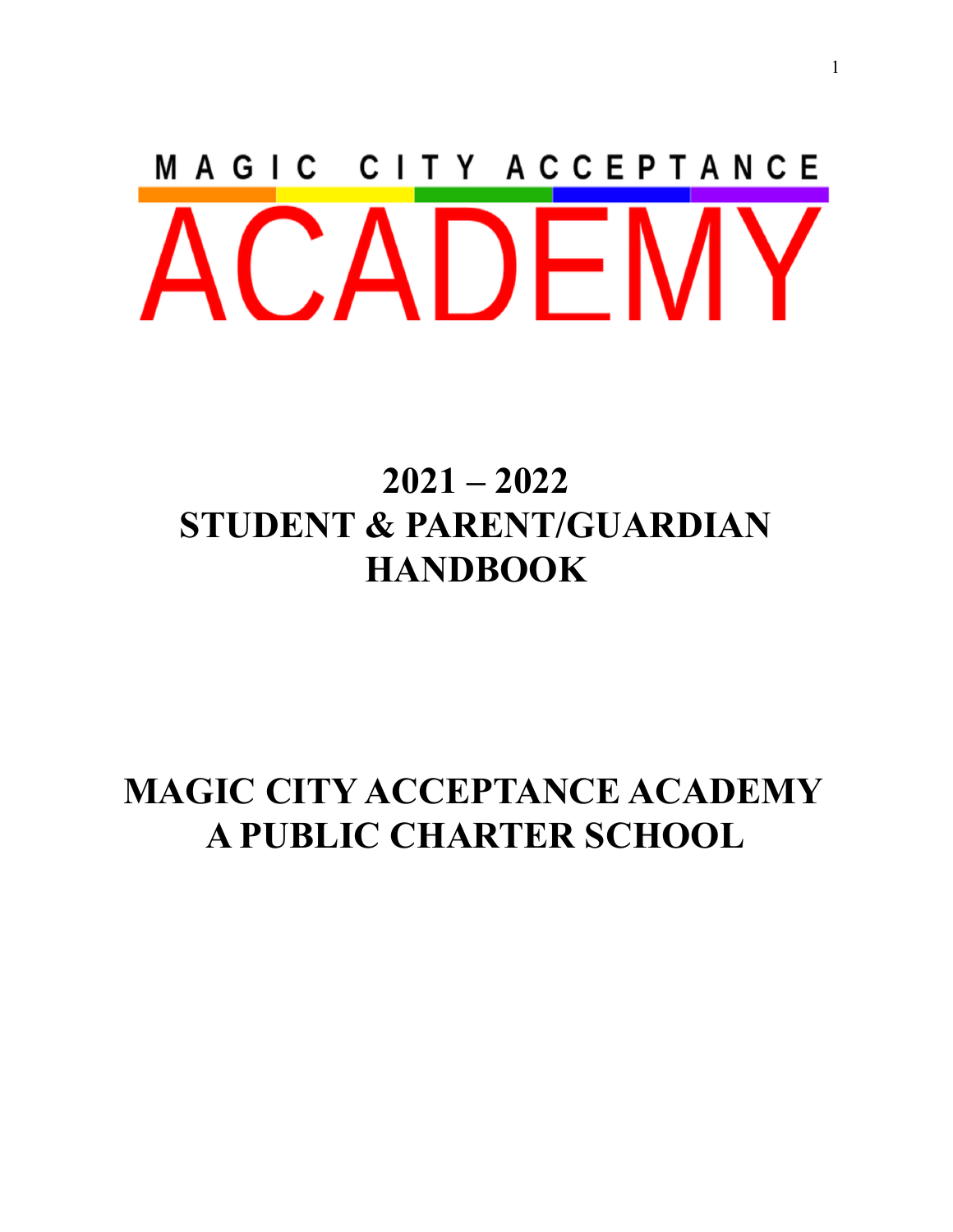### **Table of Contents**

| <b>Core Beliefs</b>                                              | $\overline{\mathbf{4}}$ |  |
|------------------------------------------------------------------|-------------------------|--|
| <b>Mission Statement</b>                                         |                         |  |
| <b>Vision Statement</b>                                          | $\overline{4}$          |  |
| Profile of a Graduate                                            | $\overline{4}$          |  |
| Welcome                                                          | 6                       |  |
| Magic City Acceptance Academy Student & Parent/Guardian Handbook | 7                       |  |
| Governance                                                       | 7                       |  |
| Notification of Rights under FERPA for Secondary Students        | 7                       |  |
| <b>Section 1: School Operations</b>                              | 9                       |  |
| <b>School Hours</b>                                              | 9                       |  |
| <b>Attendance Policy</b>                                         | 9                       |  |
| <b>Truancy Definition</b>                                        | 9                       |  |
| SCHOOL CONDUCT INTERVENTION PROGRAM (ACT 94)                     | 11                      |  |
| Carline and Parking Information                                  | 11                      |  |
| Health Office                                                    | 12                      |  |
| Safety and Security                                              | 12                      |  |
| <b>Weather Related Concerns</b>                                  | 13                      |  |
| <b>Emergency Closing Procedures</b>                              | 13                      |  |
| <b>Notification Procedures:</b>                                  | 13                      |  |
| <b>TV Stations</b>                                               | 13                      |  |
| <b>Radio Stations</b>                                            | 14                      |  |
| Decision-making Process and Procedures:                          | 14                      |  |
| <b>Delayed Openings</b>                                          | 15                      |  |
| Early/Delayed Dismissals                                         | 15                      |  |
| <b>Section 2: Academic Program</b>                               | 16                      |  |
| Curriculum/Academic Policies                                     | 16                      |  |
| Assessment/Testing                                               | 17                      |  |
| <b>Grading Policy</b>                                            | 18                      |  |
| <b>Gifted Referral Protocol</b>                                  | 18                      |  |
| <b>Section 3: School Guidelines</b>                              | 20                      |  |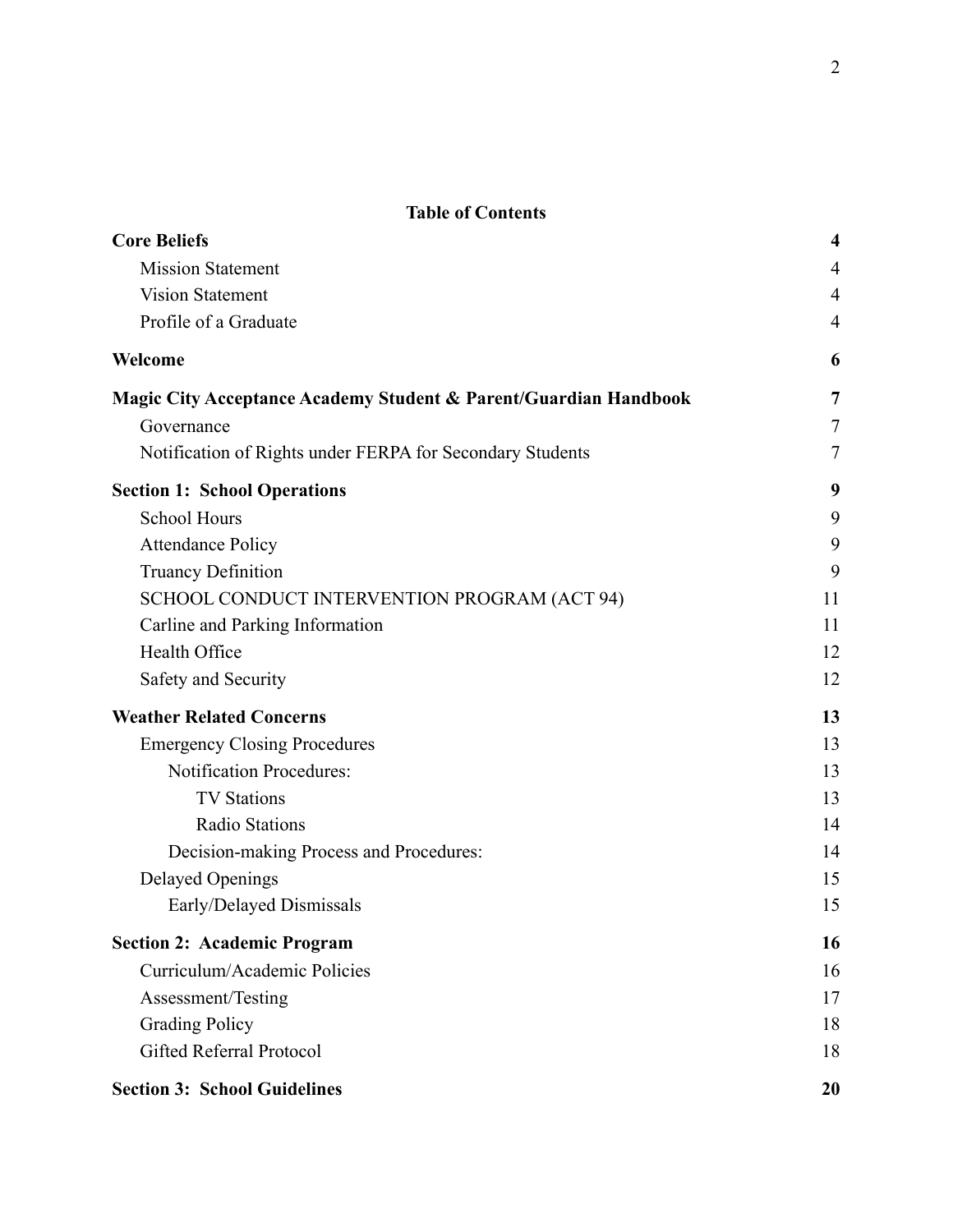| Standards of Student Safety and Security                    | 20 |
|-------------------------------------------------------------|----|
| <b>School Safety Plans</b>                                  | 20 |
| <b>Classroom Policies and Guidelines</b>                    | 22 |
| <b>Extra-Curricular Activities</b>                          | 22 |
| <b>Schedule Changes</b>                                     | 22 |
| Technology Information                                      | 22 |
| <b>School Dress Code</b>                                    | 23 |
| <b>Section 4: Parent Responsibilities and Communication</b> | 25 |
| Change of Information                                       | 25 |
| Parent/Teacher Conferences                                  | 25 |
| <b>Custody Notification</b>                                 | 25 |
|                                                             |    |
| Visitors and Volunteer Information                          | 25 |
| <b>Section 5: Attachments</b>                               | 26 |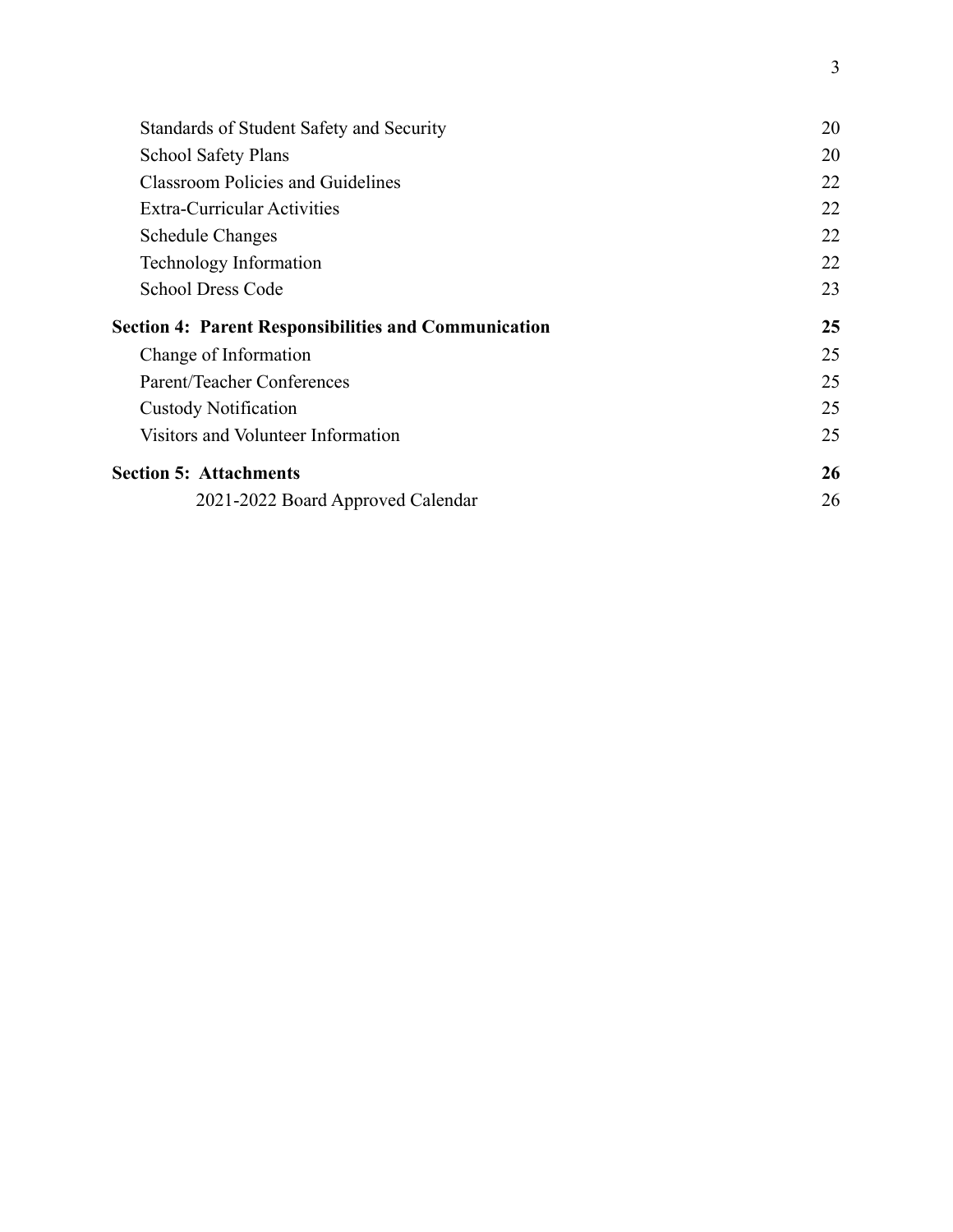# <span id="page-3-0"></span>**Core Beliefs**

# <span id="page-3-1"></span>**Mission Statement**

The Magic City Acceptance Academy (MCAA) facilitates a community in which **all** learners are empowered to embrace education, achieve individual success, and take ownership of their future in a BRAVE, LGBTQ-affirming learning environment.

## <span id="page-3-2"></span>**Vision Statement**

MCAA will motivate and prepare students, coming from a variety of settings, in grades 6-12 to engage students who have dropped out or are otherwise not thriving in traditional schools--specifically, students who have experienced trauma in their lives and are in need of a more supportive environment academically, socially, and emotionally. Mentors and teachers will be incorporated throughout the diverse MCAA curriculum to empower students in directing their own education. MCAA will provide a safe learning environment that emphasizes a culture of collaboration through social and emotional learning with a system of social and emotional justice.

## **Profile of a Graduate**

# <span id="page-3-3"></span>**We are a community of lifelong learners that is grounded in justice and acceptance for all through collaboration that leads to social emotional and academic growth with the following core values:**

- **● C**ollaboration & Community
- **● A**cceptance & Awareness
- **● P**ersonal Growth & Passion
- **● E**quity & Justice

# **Each MCAA student will be:**

- 1. **Collaborative & Community-oriented** Students will be resilient and able to work collaboratively across lines of differences. They will exhibit leadership and value collaboration. They will create meaningful relationships and build community.
- 2. **Accepting & Aware** Students will build their self-awareness, self-confidence, and self-efficacy. They will value diversity, and will be aware of societal needs. They will have multi-cultural awareness and an understanding of current and historical issues facing different communities of people.
- 3. **Personal Growth & Passion** Students will be intellectually curious, lifelong learners. They will have a solid understanding of the different pathways to their college and career interests and will have a passion to pursue those interests. They will have strong critical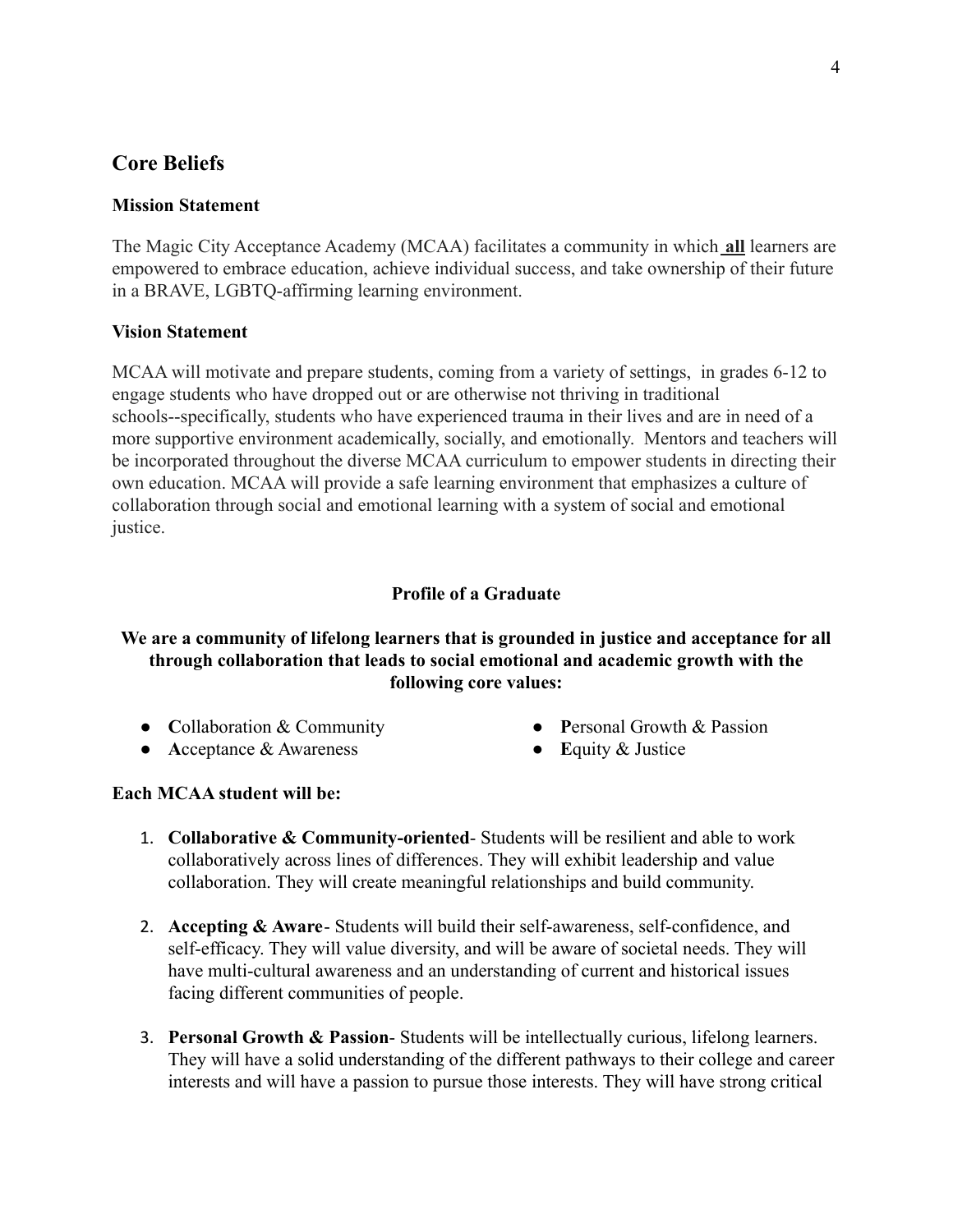thinking, problem-solving, and communication skills. They will zealously further their education and pursue their dreams.

4. **Equity & Justice**- Students will be caring to others while considering, valuing, and celebrating multiple perspectives. They will have a desire to serve their communities fueled by empathy, respect, and humility. They will be compassionate, showing concern for others and a willingness to help and advocate for others and themselves.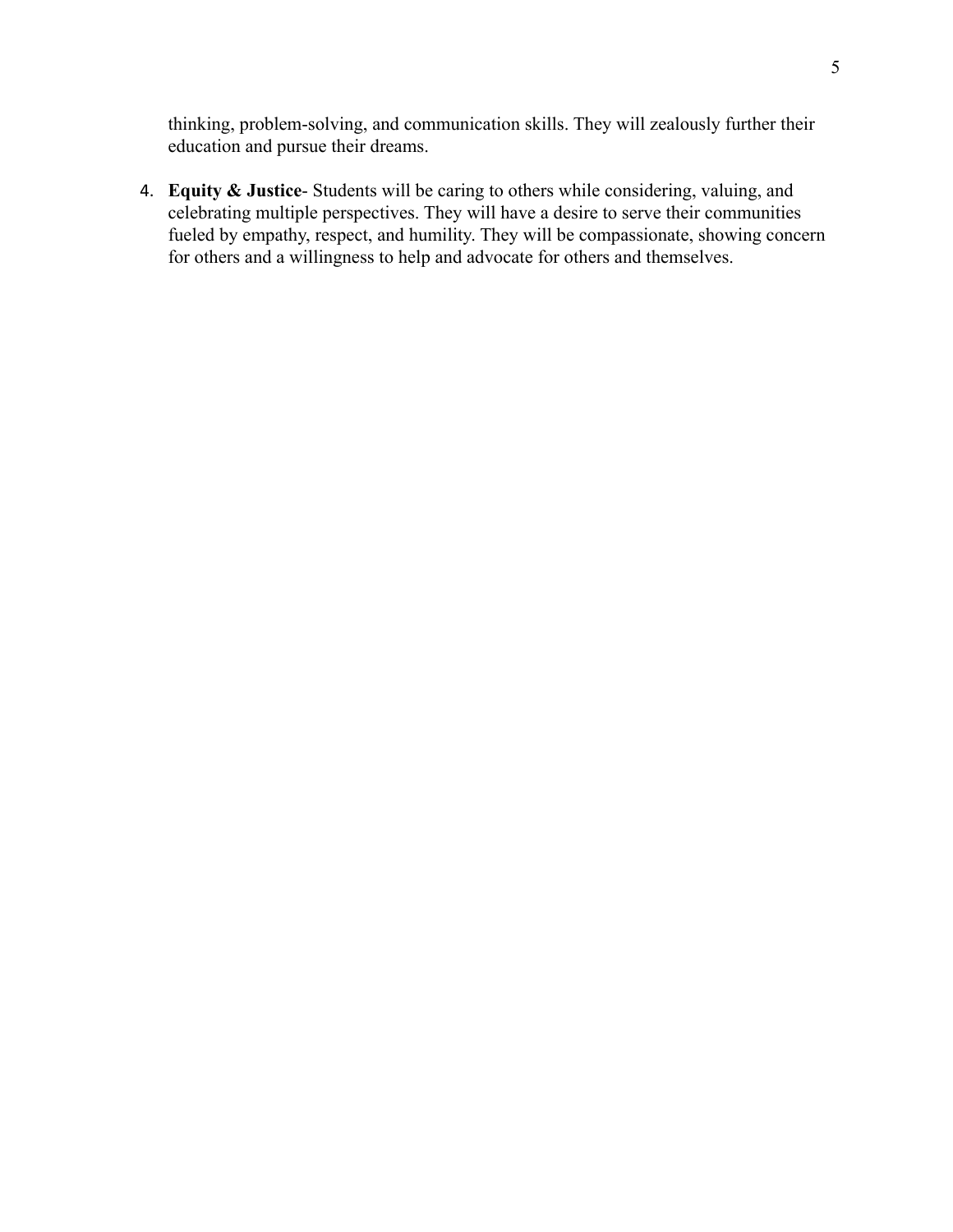# <span id="page-5-0"></span>**Welcome**

It is both an honor and privilege to welcome you as the inaugural classes at this inclusive, diverse, and innovative learning space. The Magic City Acceptance Academy began as an idea that turned into a dream and then a vision for the creation of this brave and affirming space. A dream and a vision that is now a reality.

Parents and students please know that we operate with an "open door" policy, meaning that we encourage communication and collaboration at all levels. This means that any individual can address any issue with whoever they would feel could best solve it without the need to go through layers of bureaucracy. It is imperative that we hear and give value to every voice in our community.

As a school leader this is an opportunity that not many have, to create a learning environment/space beginning with a blank piece of paper and creating a space that, I believe, addresses the needs of so many students and giving them the opportunity to learn and achieve at high levels while affirming who they are as human beings.

Please join me in celebrating this great moment as we become a learning community that should be and should have existed in public education before and will be the example going forward.

Sincerely,

Michael Wilson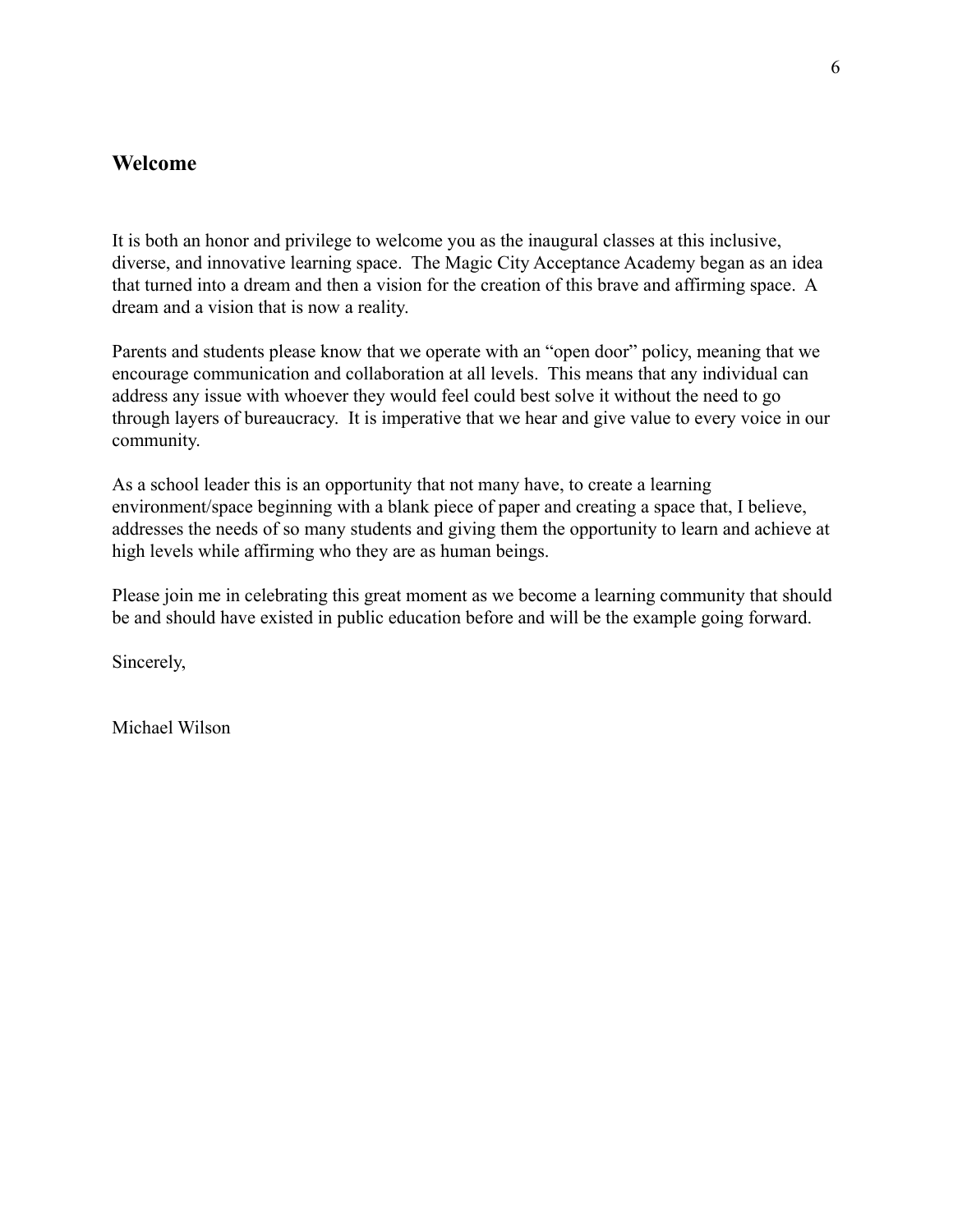# <span id="page-6-0"></span>**Magic City Acceptance Academy Student & Parent/Guardian Handbook**

This handbook summarizes the policies, guidelines and procedures that will assure that our school operates safely and efficiently while holding true to our mission, vision, and values. It is of utmost importance to our Board of Directors, administration, teachers and staff that our students learn in a brave and supportive environment. Please take time to read this handbook and familiarize yourself with the policies and procedures that are explained.

# **Each student is required to sign the acknowledgement page found at the end of this document and return it to your homeroom teacher.**

This handbook is not intended to be all-inclusive with regard to disciplinary variations. It should be noted that because specific offenses and/or incidents have not been addressed in this book, school officials have the right and duty to take the necessary actions to resolve the problems/issues.

## <span id="page-6-1"></span>**Governance**

The Magic City Acceptance Academy was granted its charter from the Alabama Department of Education in November of 2020. MCAA has an independent Board of Directors.

# <span id="page-6-2"></span>**Notification of Rights under FERPA for Secondary Students**

The Family Educational Rights and Privacy Act (FERPA) (20 U.S.C. § 1232g; 34 CFR Part 99) is a Federal law that protects the privacy of student education records. The law applies to all schools that receive funds under an applicable program of the U.S. Department of Education.

FERPA gives parents certain rights with respect to their children's education records. These rights transfer to the student when he or she reaches the age of 18 or attends a school beyond the high school level. Students to whom the rights have transferred are "eligible students."

- Parents or eligible students have the right to inspect and review the student's education records maintained by the school. Schools are not required to provide copies of records unless, for reasons such as great distance, it is impossible for parents or eligible students to review the records. Schools may charge a fee for copies.
- Parents or eligible students have the right to request that a school correct records which they believe to be inaccurate or misleading. If the school decides not to amend the record, the parent or eligible student then has the right to a formal hearing. After the hearing, if the school still decides not to amend the record, the parent or eligible student has the right to place a statement with the record setting forth his or her view about the contested information.
- Generally, schools must have written permission from the parent or eligible student in order to release any information from a student's education record. However, FERPA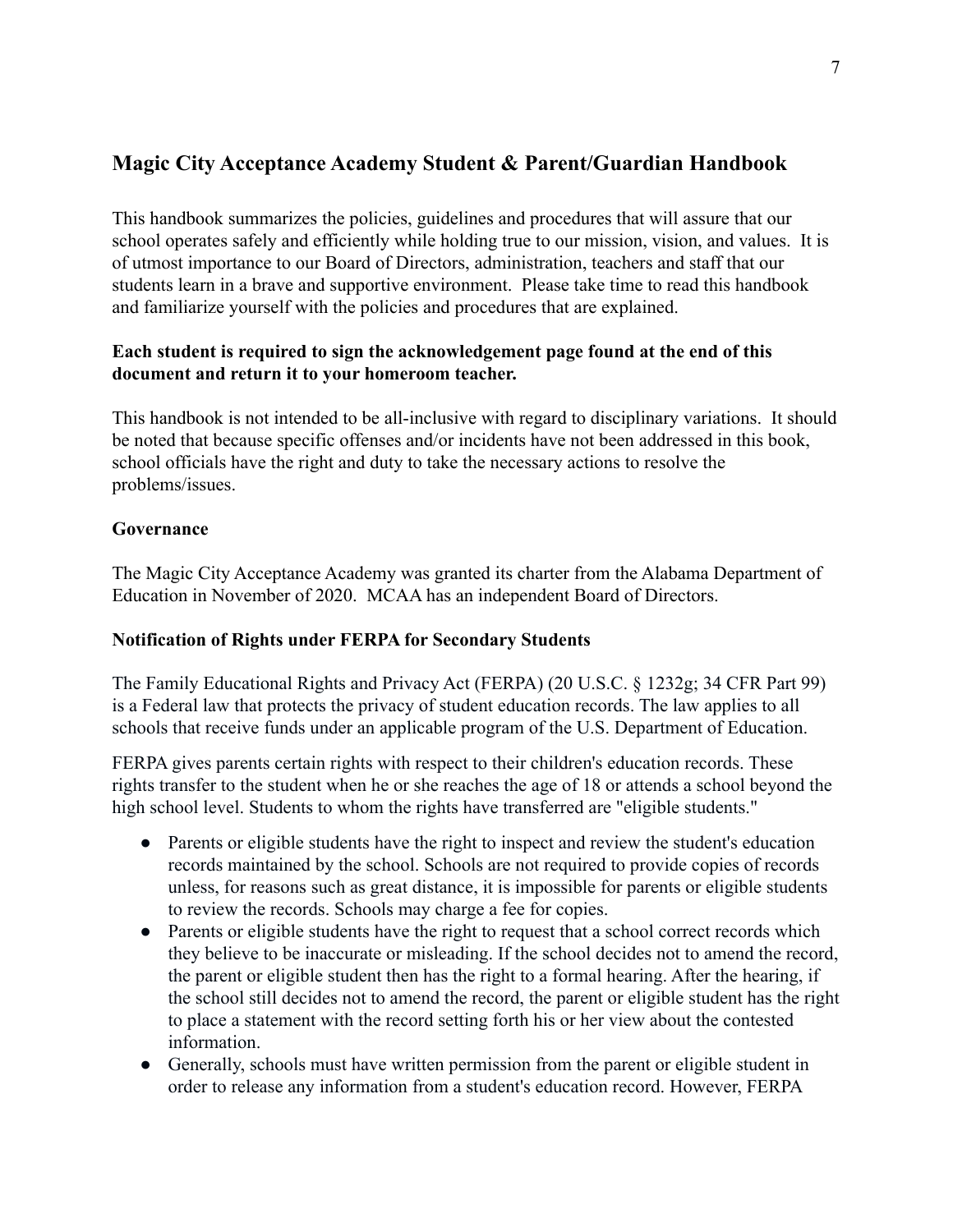allows schools to disclose those records, without consent, to the following parties or under the following conditions (34 CFR § 99.31):

- School officials with legitimate educational interest;
- Other schools to which a student is transferring;
- Specified officials for audit or evaluation purposes;
- Appropriate parties in connection with financial aid to a student;
- Organizations conducting certain studies for or on behalf of the school;
- Accrediting organizations;
- To comply with a judicial order or lawfully issued subpoena;
- Appropriate officials in cases of health and safety emergencies; and
- State and local authorities, within a juvenile justice system, pursuant to specific State law.

Schools may disclose, without consent, "directory" information such as a student's name, address, telephone number, date and place of birth, honors and awards, and dates of attendance. However, schools must tell parents and eligible students about directory information and allow parents and eligible students a reasonable amount of time to request that the school not disclose directory information about them. Schools must notify parents and eligible students annually of their rights under FERPA. The actual means of notification (special letter, inclusion in a PTA bulletin, student handbook, or newspaper article) is left to the discretion of each school.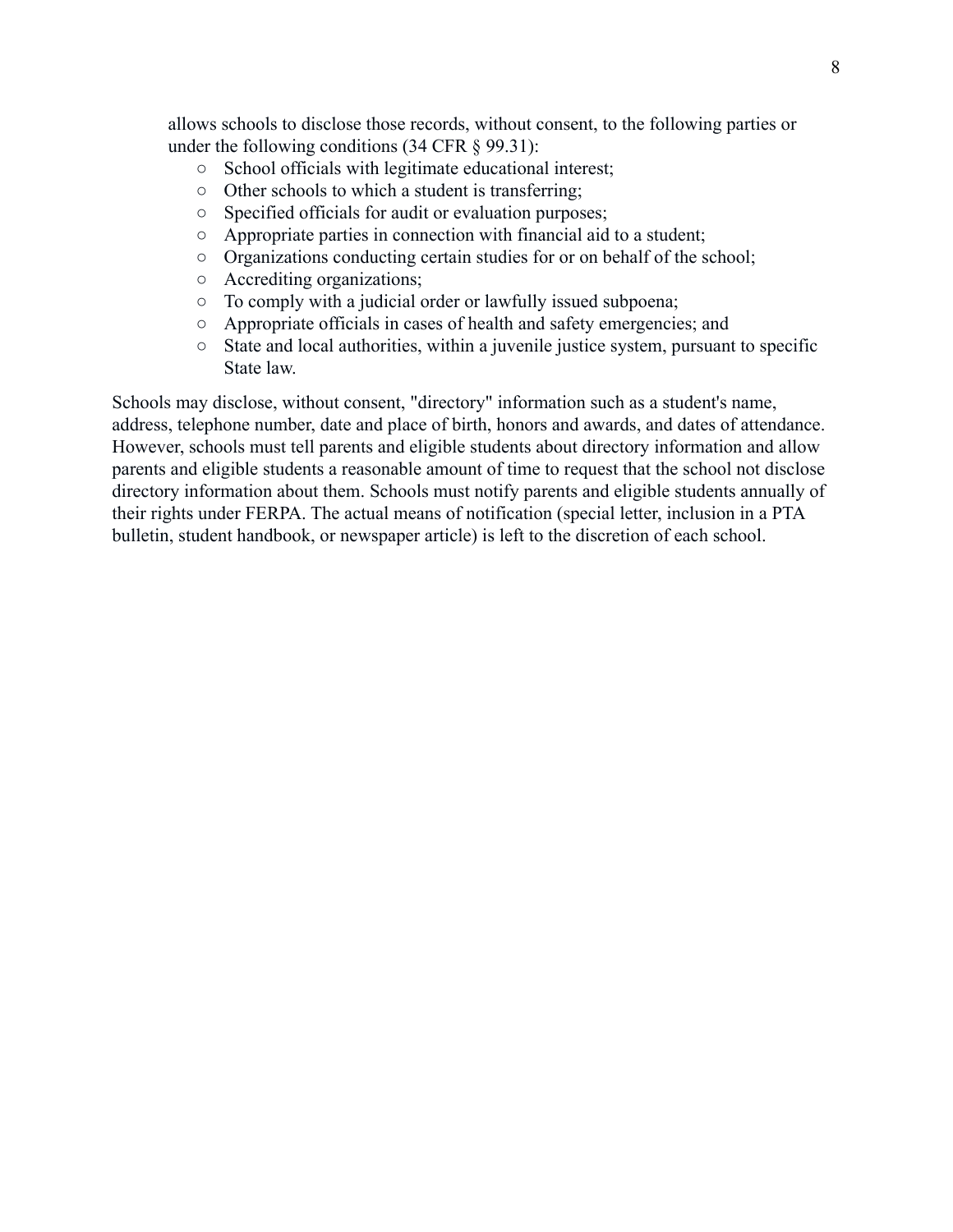# <span id="page-8-0"></span>**Section 1: School Operations**

## <span id="page-8-1"></span>**School Hours**

The office at MCAA will operate daily between the hours of 8:00 a.m. and 4:00 p.m.

Important note: Messages and deliveries from parents to students should be left at the front office to respect the educational opportunity of all students. Messages for students must be called into the school office and should only be in the case of emergency. Students are not allowed to use cell phones during school hours.

Phones are made available for student use upon reasonable request.

The school office will be closed on all school holidays listed on the school calendar. (see attachment) Parents and students may also refer to the school website at magiccityacceptanceacademy.org.

Important Contacts:

Email addresses: Michael Wilson, Principal - [mike@mcaa-bao.org](mailto:mike@mcaa-bao.org) Charity Jackson, Chief Academic Officer - [charity@mcaa-bao.org](mailto:charity@mcaa-bao.org) Jim Gibbs, Director of Operations/Fine Arts -  $\overline{\lim_{n \to \infty}}$ mcaa-bao.org [Trevor Hauenstein](mailto:trevor@mcaa-bao.org) , Director of STEM - [trevor@mcaa-bao.org](mailto:trevor@mcaa-bao.org) Marixa Coward, Registrar- [marixa@mca-bao.org](mailto:marixa@mca-bao.org)

#### <span id="page-8-2"></span>**Attendance Policy**

Alabama Compulsory Attendance Code

The Alabama compulsory attendance laws require Students between the ages of 7-16 to attend school. The law also states that parents or guardians having control over school age children are responsible for the children's regular attendance and proper conduct.

#### <span id="page-8-3"></span>**Truancy Definition**

A parent, guardian, or other person having charge of any child officially enrolled in Alabama public schools (K-12) shall explain in writing the cause of any and every absence of the child no later than three (3) school days following return to school. A maximum of three parent notes per semester will be accepted. Beginning with the fourth absence, an excuse from a physician must be submitted or prior permission from the principal must be given in order for the absence(s) to be excused. A failure to furnish such *(written)* explanation shall be evidence of the child being truant each day he is absent. The child shall also be deemed truant for any absence determined by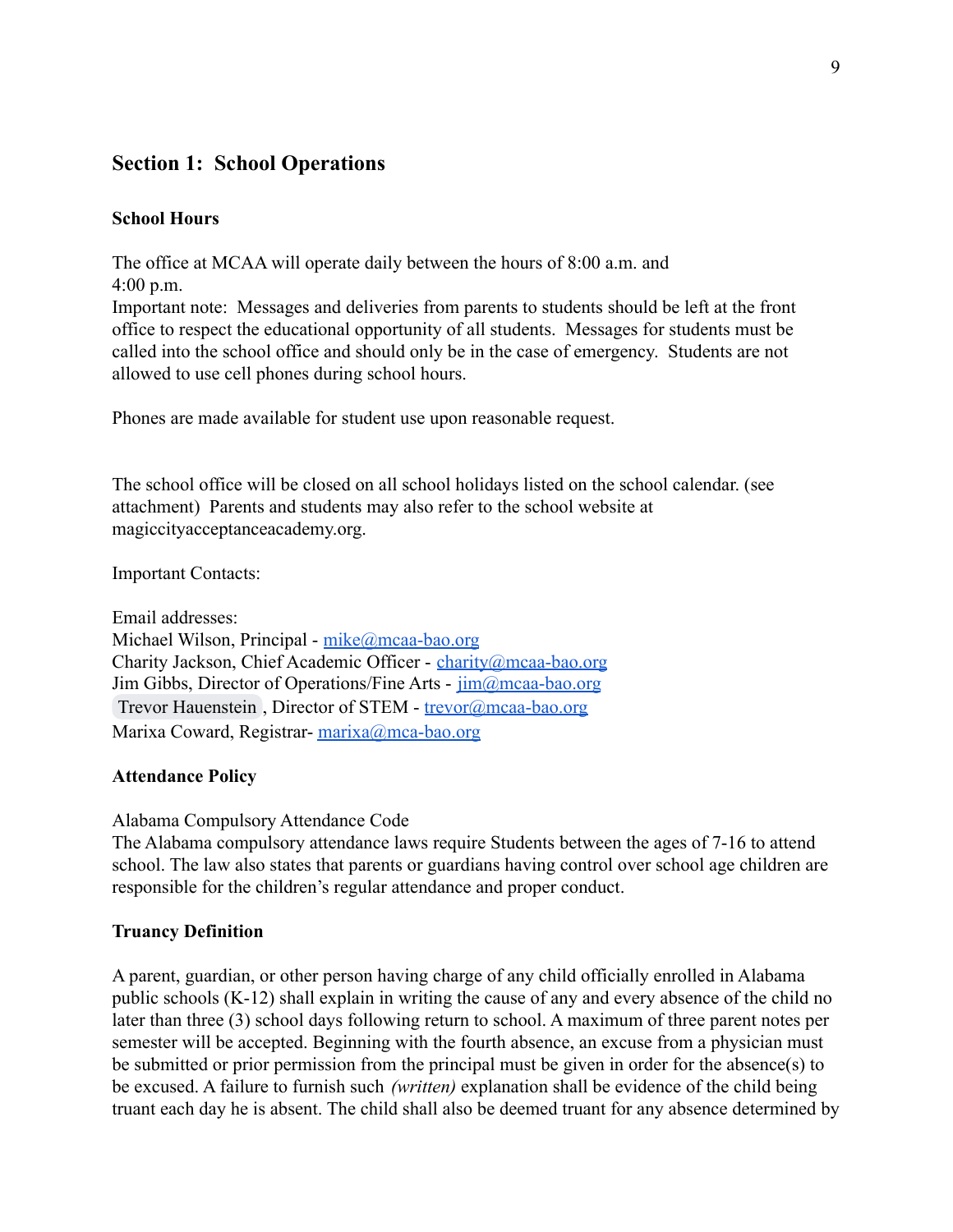the principal to be unexcused based upon the State Department of Education's current School Attendance Manual. Four or more unexcused absences within a school year constitute a student being truant for the purpose of filing a petition with the Court. The Interagency Committee on Youth Truancy Task Force recommendations known as the Early Warning Truancy Prevention Program timeline for reporting truancy shall define the truancy statute of any student as follows:

- 1. First truancy/unexcused absence (warning)
	- a. Parent/guardian shall be notified by the school principal or his/her designee that the student was truant and the date of the truancy.
	- b. Parent/guardian shall also be provided with a copy of Alabama's compulsory school attendance laws and advised of the penalties that can be applied and the procedures that shall be followed in the event that other unexcused absences occur.
- 2. After the third unexcused absence (conference)
	- a. The parent, guardian, or person having control of the child shall (1) attend a conference with the attendance officer and principal or his/her designee and/or (2) participate in the early warning program provided by the juvenile court.
	- b. Attendance at one of these conferences shall be mandatory except where prior arrangements have been made or an emergency exists.
	- c. Failure to appear at the school conference and/or to appear at the early warning program shall result in the filing of a complaint/petition against the parent under *Code of Alabama* (1975), §16-28-12© (failure to cooperate), or a truancy against the child, whichever is appropriate.
- 3. After the fourth unexcused absence the principal or his/her designee will recommend a complaint/petition be filed against the child and/or parent/guardian, if appropriate.

Child under probation:

- 1. The school attendance officer should be notified by the juvenile probation officer of all children in the school system under probation supervision by the juvenile court as consistent with state statute, *Code of Alabama* (1975), §12-15-100 and 105.
- 2. Where a child under probation is truant, the school attendance officer should immediately notify the juvenile probation officer.

A student may not have more than three (3) absences per class within a semester (6 per year).

The day(s) that a student is suspended will be counted as excused absences. Credit and/or passing to the next grade may be withheld from students exceeding the allowable number of absences. If credit is denied or the student is retained as a result of excessive absences, the parent/guardian may appeal.

Failure to provide adequate documentation could result in the filing of a complaint/petition against the child or parent/guardian if appropriate (parent or guardian will go to Jefferson County Family Court).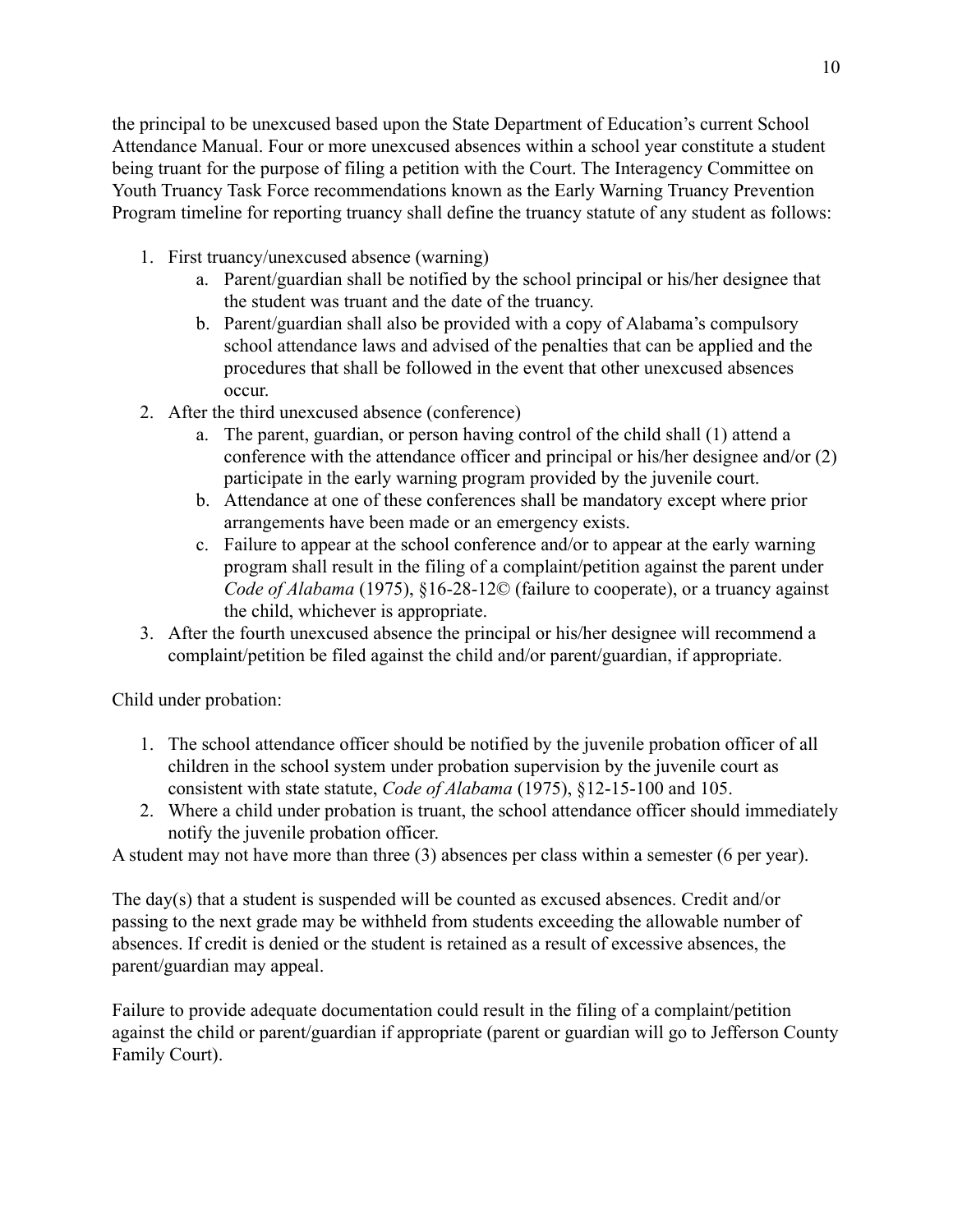# <span id="page-10-0"></span>**SCHOOL CONDUCT INTERVENTION PROGRAM (ACT 94)**

In addition to the Early Warning Program, the school system is also required by law, Alabama Code 16-28-12, Act 94 (1975), to inform you of the following:

Section I. Section 16-28-12, Act 94, of the Code of Alabama, 1975, reads as follows: "(A) Each parent, guardian, or other person having control or custody of any child required to attend school or receive regular instruction by a private tutor who fails to have the child enrolled in school or who fails to send the child to school, or have him or her instructed by a private tutor during the time the child is required to attend a public school, private school, denominational school, or parochial school or be instructed by a private tutor, or fails to require the child to regularly attend the school or tutor, or fails to compel the child to properly conduct himself or herself as a pupil in accordance with a written policy on school behavior adopted by the local board of education and documented by the appropriate school official which conduct may result in the suspension of the pupil, shall be guilty of a misdemeanor and, upon conviction, shall be fined not more than one hundred dollars (\$100) and may also be sentenced to hard labor for the county for not more than 90 days. The absence of a child without the consent of the principal teacher of the school he or she attends or should attend, or of the tutor who instructs or should instruct the child, shall be prima facie evidence of the violation of this section."

"(B) Any parent, guardian, or other person having control or custody of any child enrolled in public school who fails to require the child to regularly attend the school or tutor, or fails to compel the child to properly conduct himself or herself as a pupil in accordance with a written policy on school behavior adopted by the local board of education and documented by the appropriate school official which conduct may result in the suspension of the pupil, shall be reported by the principal to the superintendent of education of the school system in which the suspected violation occurred. The superintendent of education or his or her designee shall report such suspected violations to the district attorney within 10 days. Any principal or superintendent of education or his or her designee intentionally failing to report such a suspected violation shall be guilty of a Class C misdemeanor. The district attorney shall vigorously enforce this section to ensure proper conduct and required attendance by any child enrolled in public school."

# **Parental responsibilities required in Section 16-28-12, Act 94, are as follows:**

- 1. "To enroll their child" "Every child between the ages of seven and sixteen years shall be required to attend school -"
- 2. "To regularly attend school"- Attendance requirements, as set forth in the Early Warning Program, will be followed to ensure regular attendance.
- 3. "To compel the child to properly conduct himself/herself in accordance with written policies on school behavior"

#### <span id="page-10-1"></span>**Carline and Parking Information**

**TBD, due to construction and undetermined details. This will be updated at a later date.**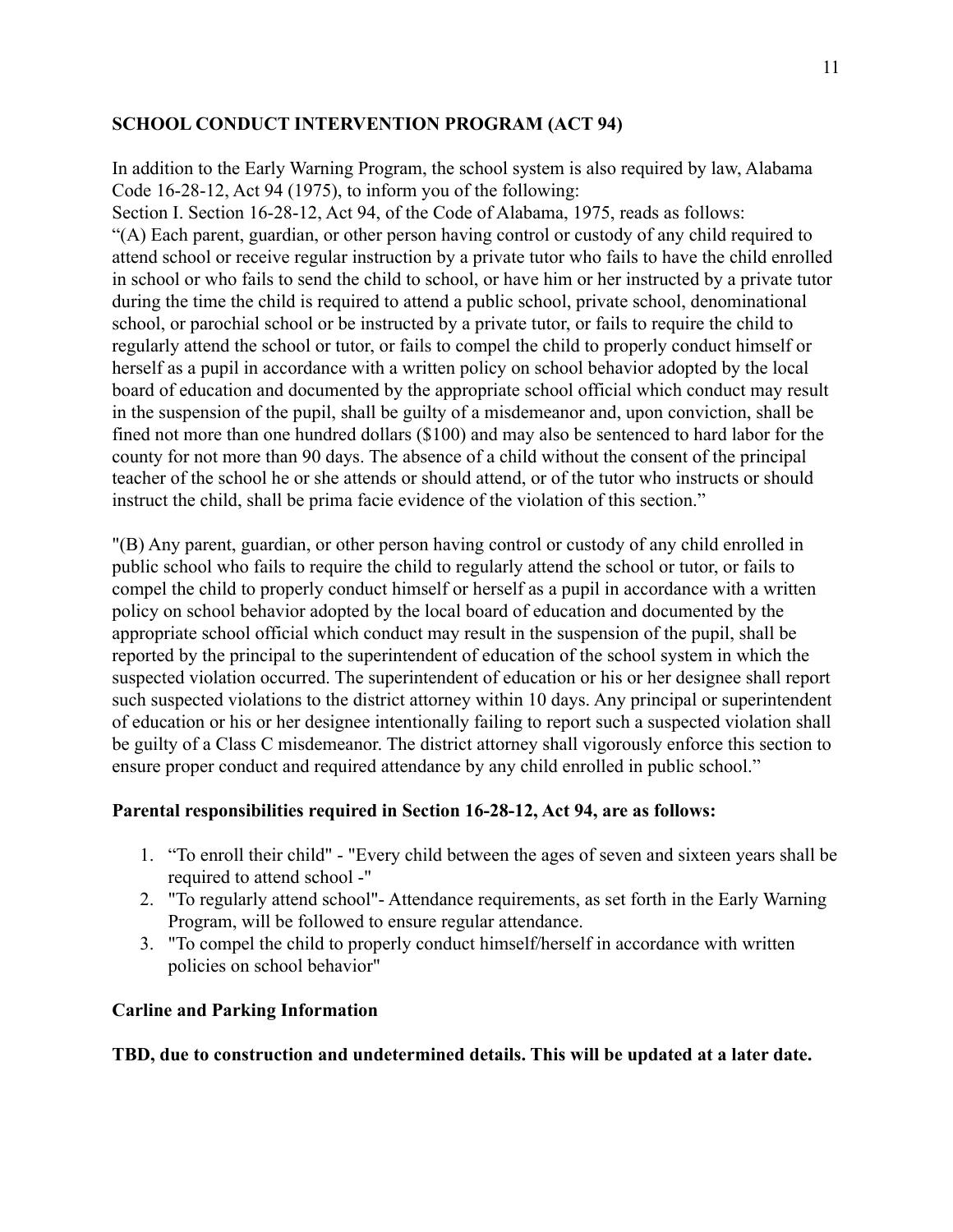# <span id="page-11-0"></span>**Health Office**

MCAA will have a health professional (LPN or registered nurse) available on campus at all times. We will also have the services of a Licensed Professional Counselor on staff and have access to all of the wellness services provided by the Magic City Wellness Center.

# <span id="page-11-1"></span>**Safety and Security**

Two national response models serve as the framework for local policies, procedures and response plans. For larger-scale emergencies and disasters, the National Response Framework (NRF)16 offers guiding principles that enable all response partners to prepare for and provide a unified response to disasters and emergencies—from the smallest incident to the largest catastrophe. The term "response" (as defined by NRF) includes taking immediate action to save lives, protect property and the environment and meet basic human needs. Response also includes the execution of emergency plans and actions to support short-term recovery. The NRF also describes how agencies, such as schools, can work together with communities, tribes, states, the federal government and private partners. Secondly, the National Incident Management System (NIMS)17 is a comprehensive national design for conducting incident management. NIMS provides the template, while the NRF provides the structure and mechanisms for incident management. A key component of NIMS is the Incident Command System (ICS),18 which provides a standardized approach for incident management, regardless of cause, size, location or complexity. By using ICS during incidents, schools and districts will be able to more effectively work with the responders in their communities. To maximize success, effective management of school emergencies requires training, preparation and planning. Schools are responsible for anticipating and preparing to respond to a variety of emergencies. The policies and procedures outlined below will help empower the students and staff to respond in an emergency, closely aligned with the phases of emergency management:

The Five Phases of Emergency Management Prevention Mitigation Preparedness Response Recovery

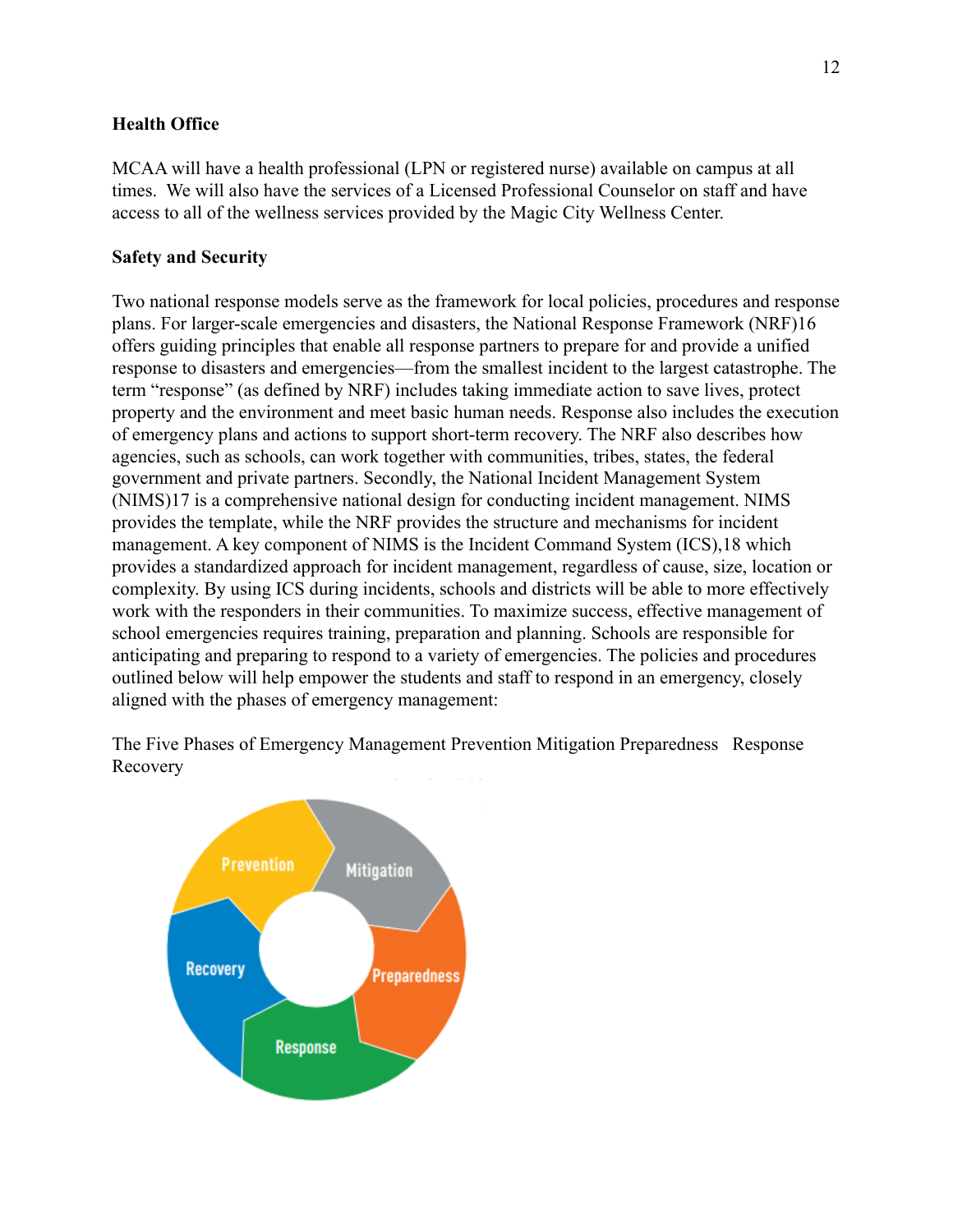1. Prevention focuses on training, hazard response plans and exercises ahead of an event to prepare through proactive planning. The risk of loss of life and injury can be limited through good evacuation plans, environmental planning and design standards.

2. Mitigation is the effort to reduce loss of life and property by developing structural and non-structural measures that will mitigate the effects of a disaster.

3. Preparedness is a continuous cycle of planning, organizing, training, equipping, exercising, evaluating and taking corrective action. These elements are the cornerstones of preparedness and focus on readiness to respond to all-hazards incidents and emergencies.

4. Response is the management of resources including personnel, equipment and supplies and utilizes the incident command system in an all-hazards approach. The response phase is a reaction to the occurrence of the event.

5. Recovery activities continue beyond the emergency period and focus on restoring critical functions to stabilize operations and increase capacity to continue to serve their community after a disaster. The goal of the recovery phase is to bring the affected areas back to some degree of normalcy as soon as possible.

# <span id="page-12-0"></span>**Weather Related Concerns**

# <span id="page-12-1"></span>**Emergency Closing Procedures**

# <span id="page-12-2"></span>**Notification Procedures:**

- 1. In the event of inclement weather you should assume that school will open as usual but begin monitoring the news outlets and our website.
- 2. Advance Notice: Only when the evidence of severe weather predictions is clear, such as ice or snow, will we make announcements of school closings or delays a day in advance.
- 3. Same Day Notice: Decisions regarding cancellation or delayed start will be made between  $5:30$  and  $6:00$  a m.
- 4. In the event that the Principal determines that closing schools is the appropriate course of action, we will immediately begin alerting parents and the public using the following methods.

Summary of Notification Methods

- Media Outlets TV, Radio, Newspaper, MCAA website
- Robocall
- email
- 5. The following media outlets will be notified first. Keep in mind that due to the large number of schools in our area there may be a delay before our information is posted or announced:
- <span id="page-12-3"></span>**6.** TV Stations
	- WBRC TV FOX 6
	- WBMA TVABC 33/40
	- WVTM TV NBC 13
	- WIAT TV CBS 42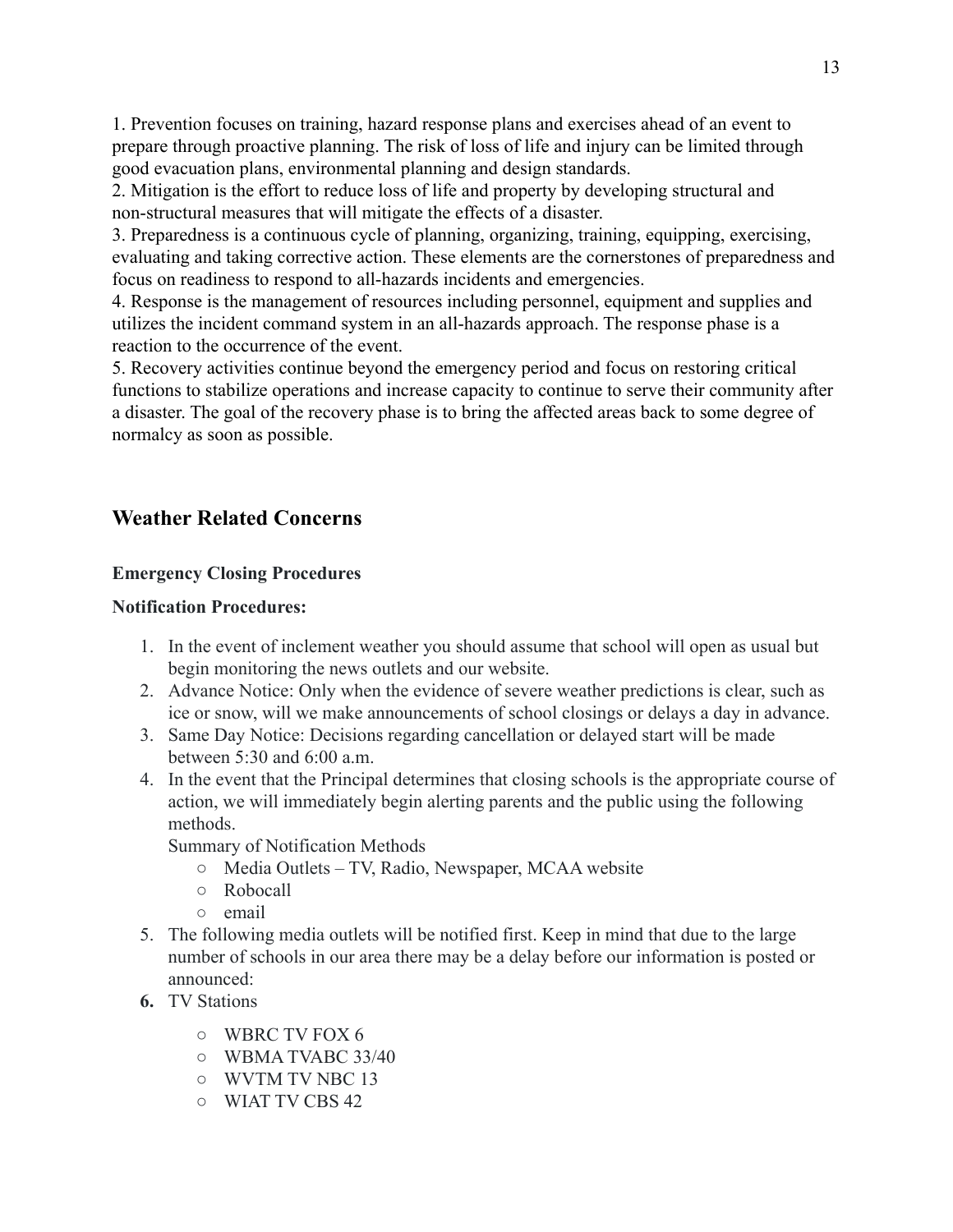- WTTO TV 21
- WABM TV 68
- <span id="page-13-0"></span>**7.** Radio Stations
	- WERC 960 AM
	- $\circ$  WJOX 690 AM
	- WMJJ 96.5 FM
	- $\circ$  WZZK 104.7 FM
	- WYSF 94.5 FM
- 8. In the event of a delayed start, cancellation, or early dismissal we will also issue phone notifications to the families of enrolled students via Robocall. Due to high call volumes in our area during such events these calls may take a longer or shorter time to process. Therefore, families should not rely solely on receiving a call, but should also monitor the media and check our website for information.
- 9. We will make every effort to post closing/delay/early dismissal information on the homepage of our website as soon as possible. Please do not call the schools, the Transportation Department, or the Central Office
	- Most schools and departments have limited phone lines. If schools are in session and the weather is getting bad, it is important that we be able to keep them open for emergencies. If it is still very early in the morning, it is unlikely that there are staff members manning the telephones

# <span id="page-13-1"></span>**Decision-making Process and Procedures:**

The decision to close or delay school opening is a very important one and is made only after thorough consideration. The following information is provided to help parents understand how the Magic City Acceptance Academy determines whether or not to hold school on bad weather days. Please keep in mind that we have students traveling from all over Jefferson and other counties. We realize that there is no perfect decision for everyone. We hope that this explanation helps you understand our process.

- 1. MCAA's procedure for closing schools is as follows:
	- We closely monitor weather reports from NOAA as well as the major television and radio stations.
	- We are in contact with local police and the Jefferson County sheriff's department as needed.
	- We are in contact with neighboring school districts.
	- We are in contact with the Jefferson County EMA.
	- This input is provided to the principal and their leadership team to make a decision to close or not and then begin to inform employees, students, parents and the various media outlets.
- 2. The Principal and staff members advising considers several factors:
	- Road safety of students and staff and ability of school buses to travel safely
	- Whether utility services are affected such as electric power and gas.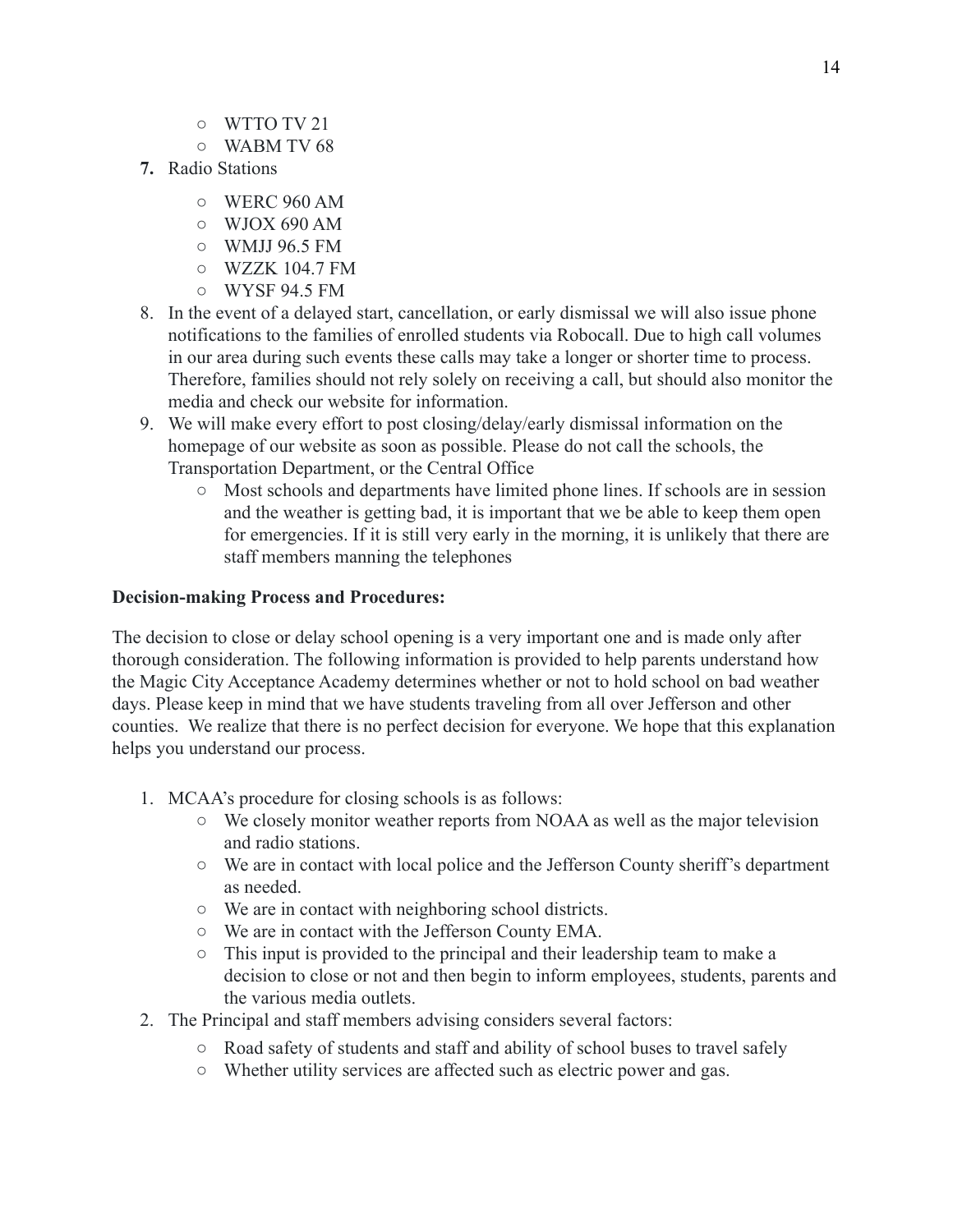- $\circ$  Some young students may not have adult supervision during the day if school is closed.
- Other students may not have a warm place to stay during the day.
- 3. If/when the Principal makes the decision to close schools, all notification procedures are put into place between 5:30 and 6:00 a.m.
- 4. If schools must be closed, the school day must be made up later in the year on one of the dates designated as an "inclement weather" day unless the Governor's Office has declared a state of emergency.

# <span id="page-14-0"></span>**Delayed Openings**

While delayed openings are rare, the above procedures will be followed but with a designation of being a "Delayed Opening" with the time delay noted.

# **Considerations for Delaying School Openings:**

- 1. Visibility during pre-dawn hours. The delay helps avoid the limited visibility during pre-dawn hours which is when buses normally start their routes. This limited visibility can impair a bus driver's ability to see ice patches.
- 2. Identifying and locating icy road conditions. The delay allows county crews to locate and apply sand to icy patches.
- 3. Assessing traffic conditions. The delay can mean that traffic conditions are more relaxed and allow for safer travel.

# <span id="page-14-1"></span>**Early/Delayed Dismissals**

Early/Delayed dismissals school-wide schools can occur because of impending fast approaching weather such as ice, snow, severe thunderstorms, tornado warnings or by some type of facility failure such as a water main break or power failure. Utilizing all the resources mentioned above such a determination may be made by the Principal. Every effort will be made to notify parents utilizing the media listed above. In addition, schools will use their listserv email systems to alert parents. Students will remain under school system supervision until safely transported or picked up by a parent or guardian.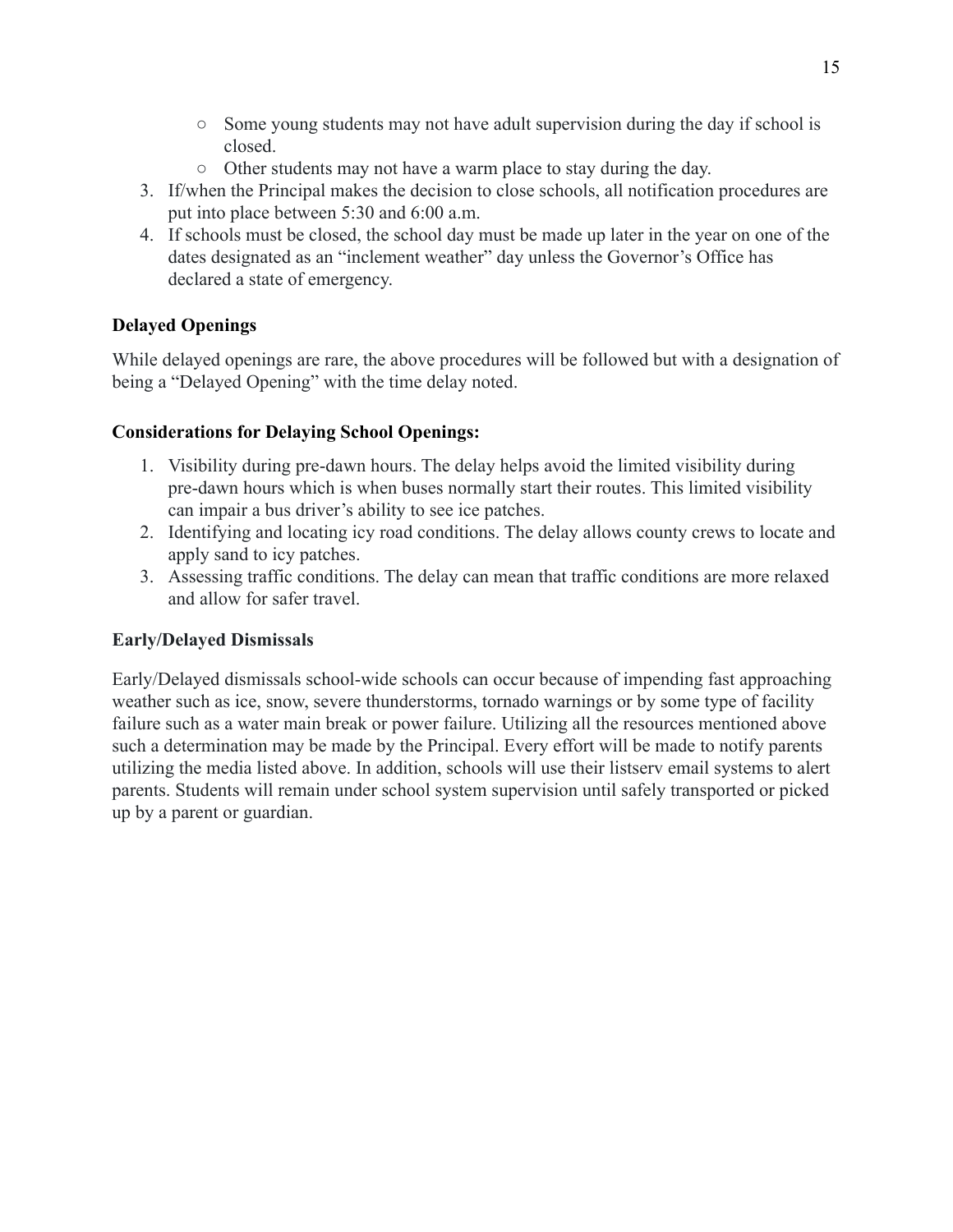# <span id="page-15-0"></span>**Section 2: Academic Program**

# <span id="page-15-1"></span>**Curriculum/Academic Policies**

While many of our students will be over-aged and under-credited as a result of emotional distress, dropping out, or experiencing a lack of rigor in their homeschool environment, we nevertheless believe that our student population will have a vast range of academic readiness. Therefore, it is imperative that we maintain a small, intimate setting in which teachers can personalize instruction for their students and provide meaningful 1:1 mentorship.

To do so, MCAA will deliver an academic model that embraces the following core components:

- **High-quality, Aligned Curriculum** that allows for culturally-responsive adaptations;
- **Project-Based Learning** embedded in each content area and learning unit;
- **Blended Learning**, driven by excellent teachers and a world-class online platform that allows students to learn at their own pace and allows teachers to upload curriculum and lessons plans, monitor progress in real time, and make data-based decisions;
- **Arts-Infused Community Projects** emphasizing the a social/restorative justice theme;
- **1:1 Mentoring** wherein each student has an assigned adult mentor who helps set college and career goals, regularly monitors progress towards those goals on the online platform, gives real-time feedback on next steps, and serves as a personal ally; and
- **Mental and Physical Health Services** using Birmingham AIDS Outreach (BAO) wrap-around resources for students.

In our core content areas, MCAA has utilized the research of EdReports.org to identify high-quality, rigorous, and aligned curricula to ensure that our students are engaging with first-rate content.

After careful review, for the core content areas of English Language Arts (ELA) and Math, we have chosen EngageNY as our base curriculum. For science, we have chosen Amplify Science. EngageNY is among the highest-rated curricula on EdReports, receiving their highest-possible ratings in every single category, including text quality, rigor, alignment, and usability. Similarly, Amplify Science is one of the few highly-rated curricula that is also aligned to Next Generation Science Standards, which we will use for our standards. Amplify will allow us to ensure horizontal and vertical alignment from one grade level to the next and is built for three dimensional learning, allowing MCAA to fully embrace the project-based learning aspect of our model in science. Perhaps more importantly, however, Amplify will prepare our middle school students for success in high school science courses.

We have chosen EngageNY for ELA and Math for numerous reasons. First, EngageNY is rigorous and standards-aligned in both ELA and Math. Second, having used the curriculum in his schools previously, Dr. Wilson can attest that materials are user-friendly and easily adaptable for teachers, allowing them to make culturally responsive modifications where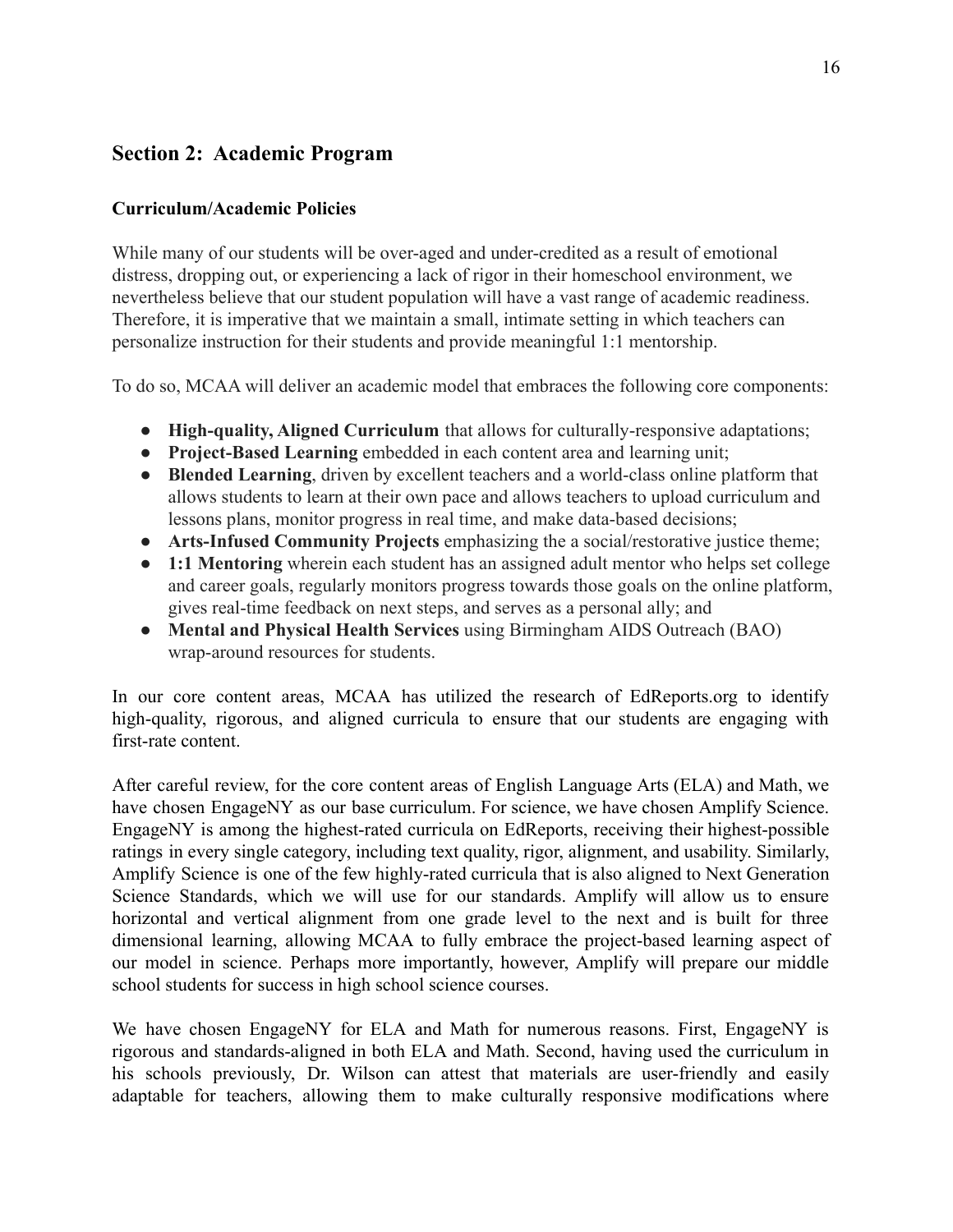necessary. Third, the materials are open source, allowing MCAA to adopt a first-rate curriculum at little-to-no cost to the school in its startup years. And finally, because the curriculum spans grades 6-12 in both ELA and Math, we will benefit from strong horizontal and vertical alignment by adopting EngageNY across all grade levels. This is especially important, because our students will be learning at their own pace, meaning that some may have a more accelerated path than others, and therefore, might need to access vertically materials from the next grade level up for enrichment purposes.

While we have preliminary selected these base curricula for their excellent quality and adaptability to better serve our student population, we will work with our chief academic officer and faculty upon approval to refine our selections.

#### <span id="page-16-0"></span>**Assessment/Testing**

MCAA will assess the chosen curriculum and will measure student mastery through both formal and informal assessment. The principal or designee will establish assessment approaches for determining the effectiveness of instructional programming at MCAA for all classrooms.

Assessments will focus on determining the extent to which students are achieving and maintaining mastery of curriculum objectives and the extent to which instructors are displaying effective conveyance of curriculum in the classrooms. MCAA leadership staff will design and use a variety of assessment approaches in determining the effectiveness of the planned and written curriculum, the taught curriculum, and instructional programs. Students at MCAA will also take state-mandated assessments such as the ACT, pre-ACT, ACCESS for ELLs, and ACAP. They will also take benchmark assessments through NWEA, a nationally recognized and nationally normed assessment.

Reports will be made periodically to the MCAA Board, staff, and families concerning these assessments and results. Teachers will be expected to conduct frequent assessment of students on the curriculum objectives. These will include:

- Teacher-made assignments/assessments
- MCAA grade-level benchmark assessments
- Advanced Placement Common Assessments
- Criterion-referenced tests will be utilized to determine patterns of student achievement

Teachers and supervisors will utilize test results to assess the status of individual student's achievement in order to

- Continuously regroup students for instruction
- Identify General achievement trends of various groups of students
- Modify instruction as warranted by assessment results
- Modify individualization of instruction
- Perform continuous goal-setting and progress monitoring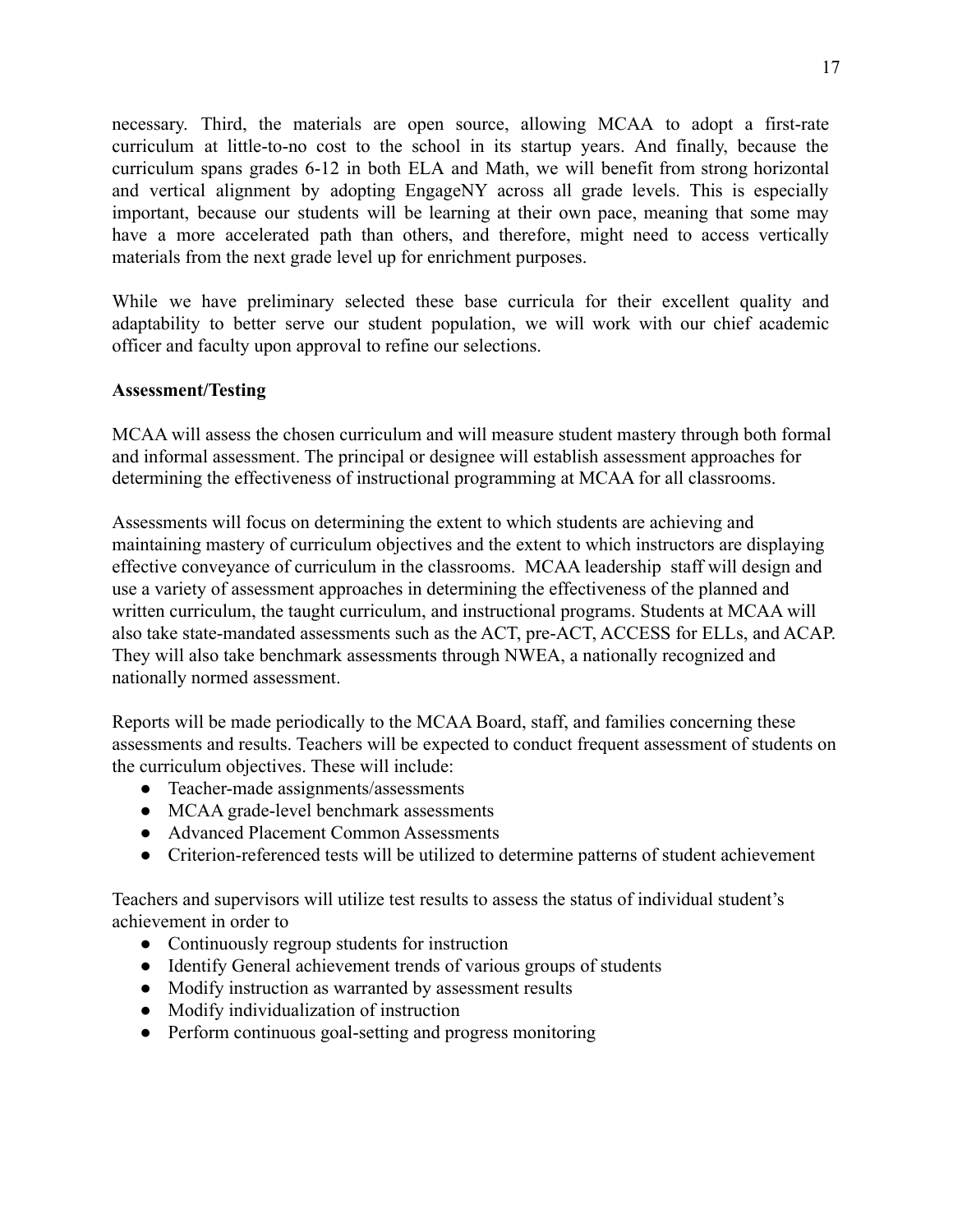# <span id="page-17-0"></span>**Grading Policy**

The following outlines the grading system and policy for MCAA.

Grade Setup for total grade in each class:  $Classwork = 50%$ Assessments (Tests, Quizzes, Projects) =  $40\%$ Homework  $= 10\%$ 

Final Grade Setup for the year: 1st 9 weeks grade  $(40\%)$  + 2nd 9 weeks grade  $(40\%)$  + 1st Semester Exam  $(20\%)$ = **Semester 1 Grade**

3rd 9 weeks grade  $(40\%)$  + 4th 9 weeks grade  $(40\%)$  + 2nd Semester Exam  $(20\%)$ = **Semester 2 Grade**

# **Semester 1 grade (50%) + Semester 2 grade (50%) = Final Grade**

| Percentage | Letter Grade | <b>GPA</b> (only applies to High<br><b>School courses)</b> |
|------------|--------------|------------------------------------------------------------|
| $90-100%$  | A            | 4.0                                                        |
| 80-89%     | Β            | 3.0                                                        |
| 70-79%     |              | 2.0                                                        |
| 60-69%     |              | 1.0                                                        |
| $0-59%$    | F            | $NO$ CREDIT $(0.0)$                                        |

Grading Scale:

# <span id="page-17-1"></span>**Gifted Referral Protocol**

Gifted students are those who perform at or who have demonstrated the potential to perform at high levels in academic or creative fields when compared to others of their age, experience, or environment. These students require services not ordinarily provided by the regular school program. Students possessing these abilities can be found in all populations, across all economic strata, and in all areas of human endeavor.

Teachers, counselors, administrators, parents or guardians, peers, self, or any other individuals with knowledge of the student's abilities may refer a student. Additionally, all second-grade students will be observed as potential gifted referrals using a gifted behavior checklist.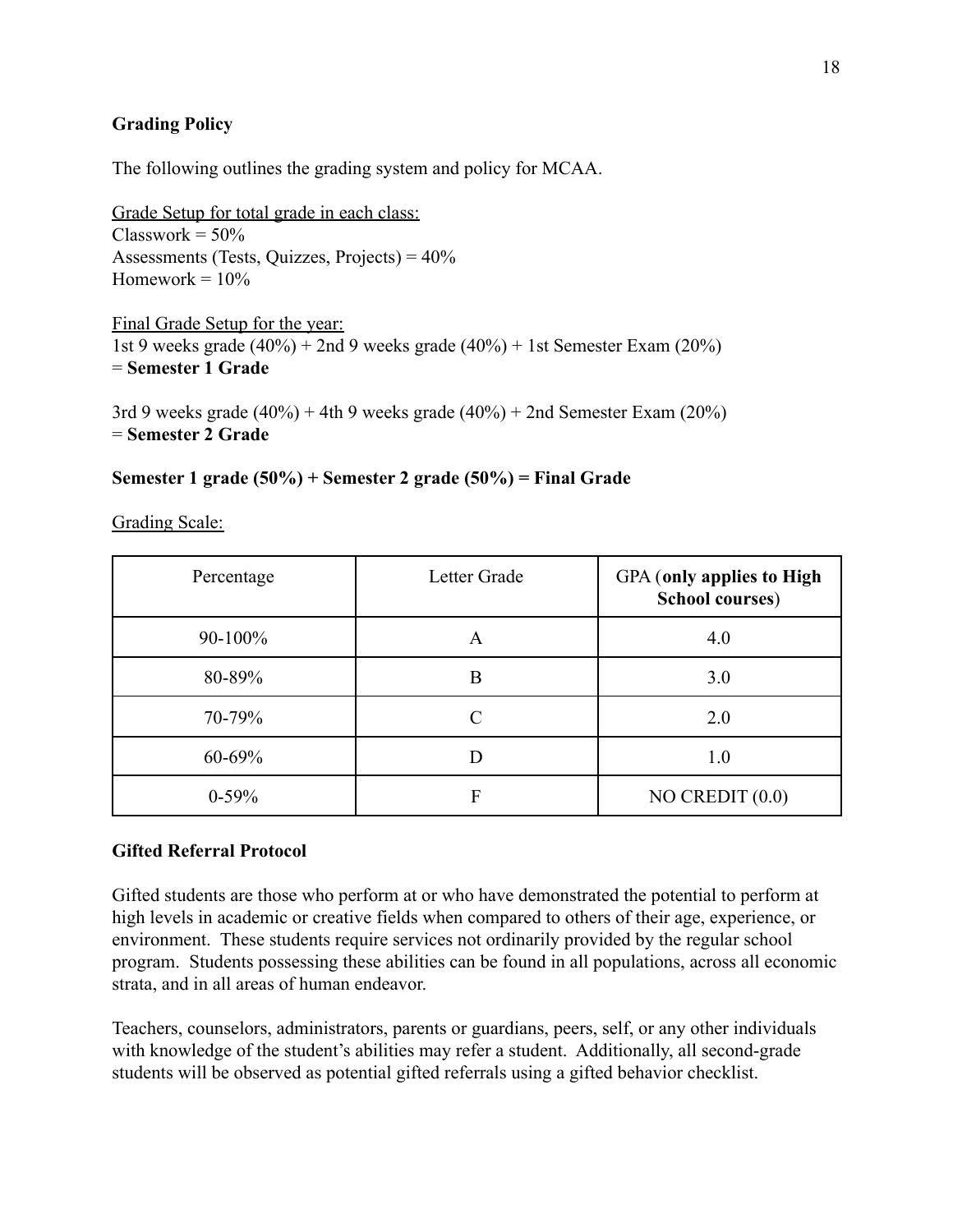For each student referred, information is gathered in the areas of Aptitude, Characteristics, and Performance. The information is entered on a matrix where points are assigned according to established criteria. The total number of points earned determines if the student qualifies for gifted services.

To make a referral, contact the Gifted Specialist at the student's school.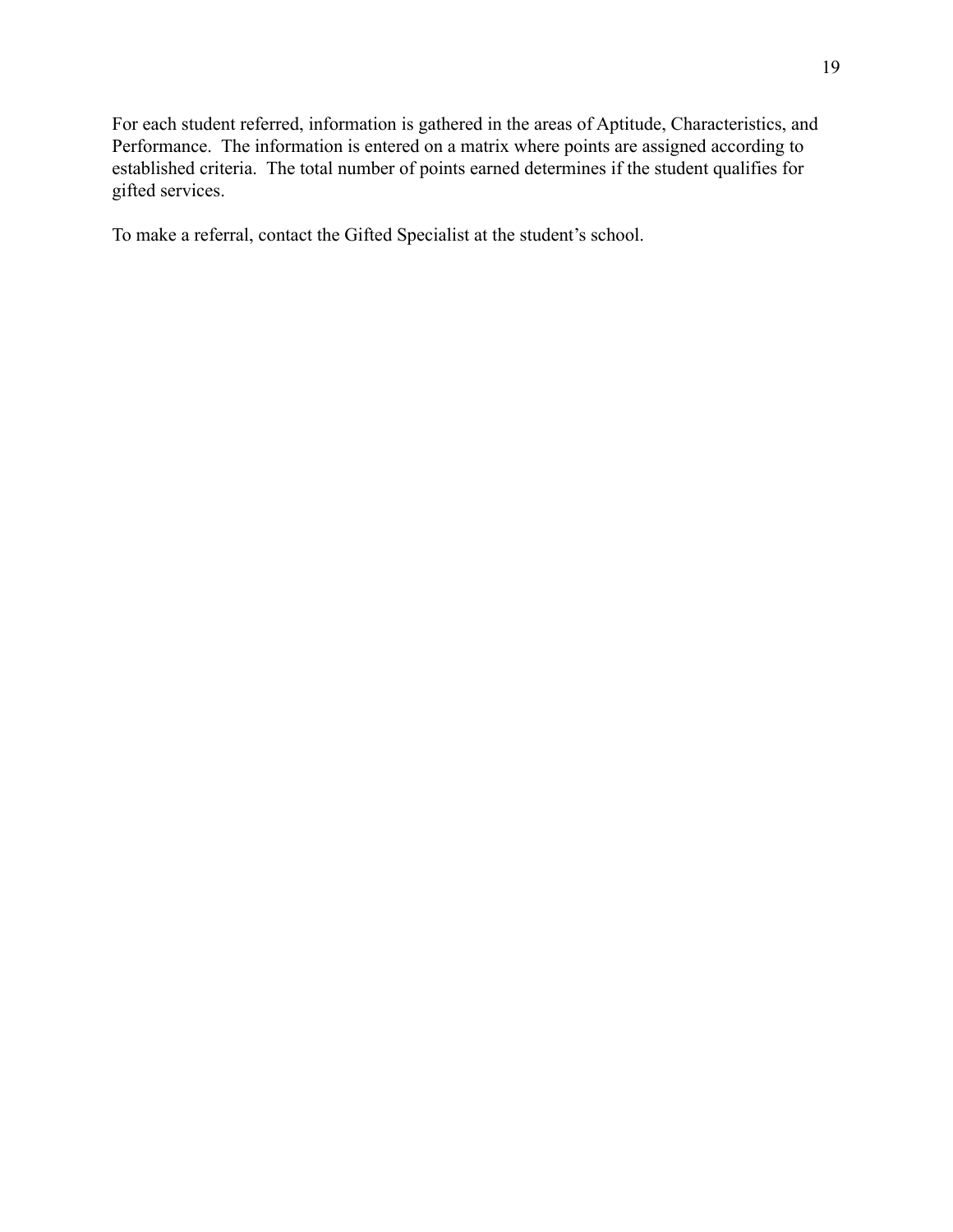# <span id="page-19-0"></span>**Section 3: School Guidelines**

# <span id="page-19-1"></span>**Standards of Student Safety and Security**

MCAA will incorporate all required elements in the Alabama Code in ensuring the safety and security of students and staff.

# **[AL Code § 16-1-44 \(2018\)](https://law.justia.com/citations.html)**

## <span id="page-19-2"></span>Section 16-1-44

# **School Safety Plans**

(a)(1) Each local board of education shall adopt a comprehensive school safety plan for each school under the authority of the board.

(2) The local board or its agent shall examine the conditions and operations of each school under the authority of the local board to determine hazards to student and staff safety and shall propose changes, if needed to promote the prevention of dangerous problems and circumstances.

(3) In developing the plan for each school, the local board or its agent shall involve community law enforcement, safety officials including community fire and emergency management assigned to the school.

(b)(1) The board shall incorporate into the plan the following:

a. A protocol for addressing serious threats to the safety of school property, students, employees, or administrators including, but not limited to, a specific code red school safety plan.

b. A protocol for responding to emergency events that compromise the safety of school property, students, and employees.

(2) Each protocol shall include procedures for responding to threats and emergency events, respectively, including such action as notification of appropriate law enforcement and emergency response personnel for assistance, and informing parents of affected students.

(c)(1) The board shall update the safety plan whenever a major modification to the building requires changes in the procedures outlined in the plan, and at other necessary times. The code red school safety plan shall be reviewed and revised annually, as needed, by the local board of education in consultation with the principal, administrative staff, faculty, and employees of the school.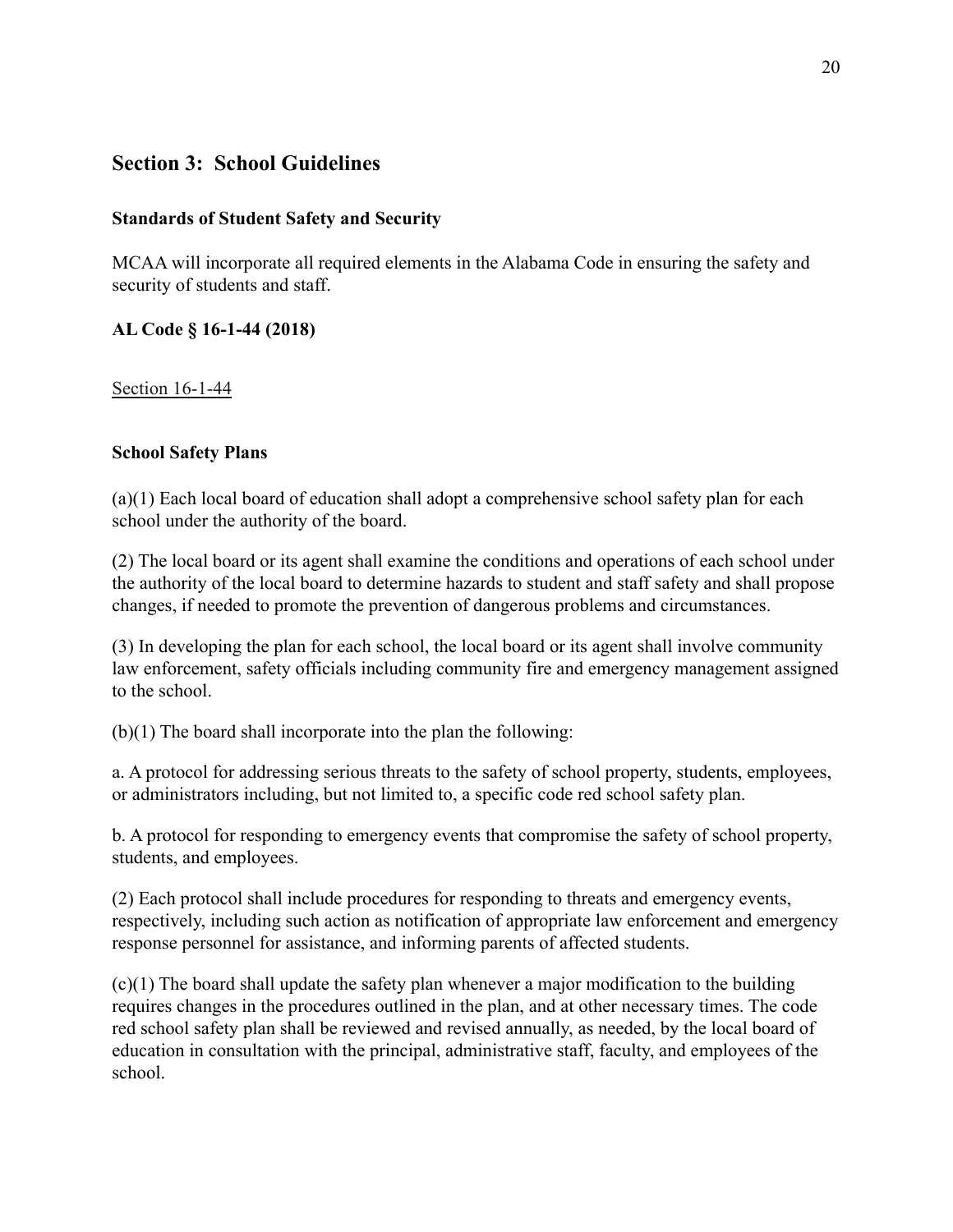(2) Upon request of law enforcement or safety officials, or both, the local board shall provide a copy of the current school site and safety plan, which shall be kept in a secure place and not considered public record.

(d) The local board shall grant access to each school under its control to law enforcement and fire department personnel to enable them to prepare for responding to threats and emergency events affecting the school. Such access shall occur outside of student instructional hours and an employee of the board shall be present.

(e) The principal or his or her designee shall instruct and train students concerning procedures to be used for emergency drills and evacuations. The principal or his or her designee shall ensure that all safety and security drills and procedures are conducted and performed no less than what is required by state or federal law, or both. The doors and exits of each school may be locked from the outside but shall allow for immediate egress by those inside the building during school hours and at all school functions. An emergency drill shall include, but not be limited to, safety, security, severe weather, fire, and code red drills.

(f) In conjunction with drills or evacuations required by subsection (e), a principal or his or her designee shall instruct students in safety precautions to be taken in case of a severe weather watch, alert, or warning. A principal or his or her designee shall designate, in accordance with standards prescribed by the local superintendent of education in conjunction with local public safety officials and the fire marshal, or appropriate local fire safety official in counties that do not have a fire marshal, appropriate locations to be used to shelter students in case of a severe weather watch, alert, or warning.

(g) In the event of a perceived immediate threat to a school involving acts of violence, such as terrorism, a person possessing a firearm or a deadly weapon, or any other threat of violence, the principal, or his or her designee, may institute a code red safety alert level for the school. In addition to the requirements of subsection (e), the principal or his or her designee shall conduct a code red school safety drill during the first six weeks of the fall and spring semesters of each school year to provide students with instruction in the procedures to follow in the case of a code red. The principal or his or her designee shall hold an annual training session for employees of the school regarding the code red school safety plan, drills, and procedures to be conducted during a school year.

(h) Appropriate disciplinary action shall be taken against any principal or his or her designee who knowingly neglects or refuses to comply with the requirements of this section.

(i) This section shall be read in pari materia with other laws relating to school safety and emergency planning.

*(Act 2009-655, p. 2015, §§1,2; Act 2013-329, p. 1152, §1.)*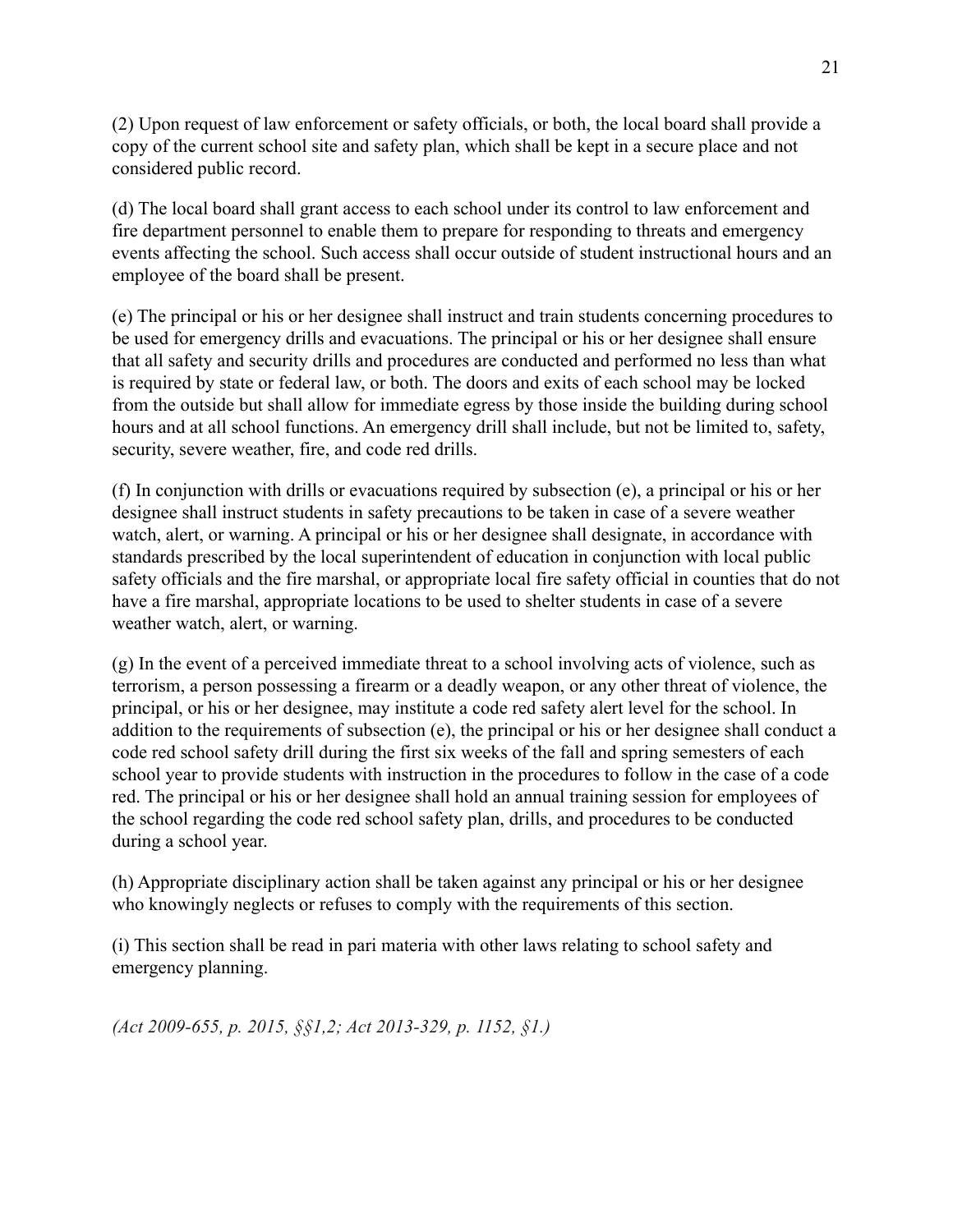#### <span id="page-21-0"></span>**Classroom Policies and Guidelines**

- Set yourself high expectations every day. Shoot for the moon. If you miss, you'll make it to the stars.
- Take measured risks in order to achieve great things.
- Collaborate together because collaboration is the highest form of achievement!
- Visualize what or who you want to be and make decisions each day that lead you to your goal!
- Believe in yourself and your friends. You are the future of the world
- Make someone smile today.
- Be humble in success and proud in failure. Humble winners are willing to take constructive feedback. Proud losers hold their head high for having a go.
- Stand up for each other and stand against bullies.
- Set yourself a goal for today.
- Get involved. The world is changed by those who show up.
- Be your true self. You'll regret it if you don't.

<span id="page-21-1"></span>**Extra-Curricular Activities TBD**

<span id="page-21-2"></span>**Schedule Changes TBD**

# <span id="page-21-3"></span>**Technology Information**

Magic City Acceptance Academy (MCAA) believes that access to technology in school gives students greater opportunities to learn, create, communicate, collaborate, and develop skills that will prepare them for work, life, and citizenship. We expect all students to exercise responsible and ethical behaviors while online as a demonstration of good digital citizenship. We are committed to helping students develop the technology and problem-solving skills necessary to support their future successes. Therefore, we believe all students should have access to technology tools when students act in a responsible and legal manner. The Technology Resource Agreement outlines the guidelines and behaviors that students are expected to follow when using school technology resources or when using personally-owned devices on the school campus. So please reference that document for the most updated information.

Users of MCAA's technology resources acknowledge their responsibility for actions and conduct while using any electronic resource. MCAA's technology resources are intended for the sole purpose of academics as directed by the MCAA staff and not to be used for any other purpose. Any action by a user that is determined by an administrator to constitute an inappropriate or unauthorized use of any resource or to improperly restrict or inhibit other members from using any system is strictly prohibited and will result in terminating the user's access privileges and potentially disciplinary action. Actions taken to circumvent the district's network, which is filtered for students, is a violation of this agreement. Users specifically agree not to submit,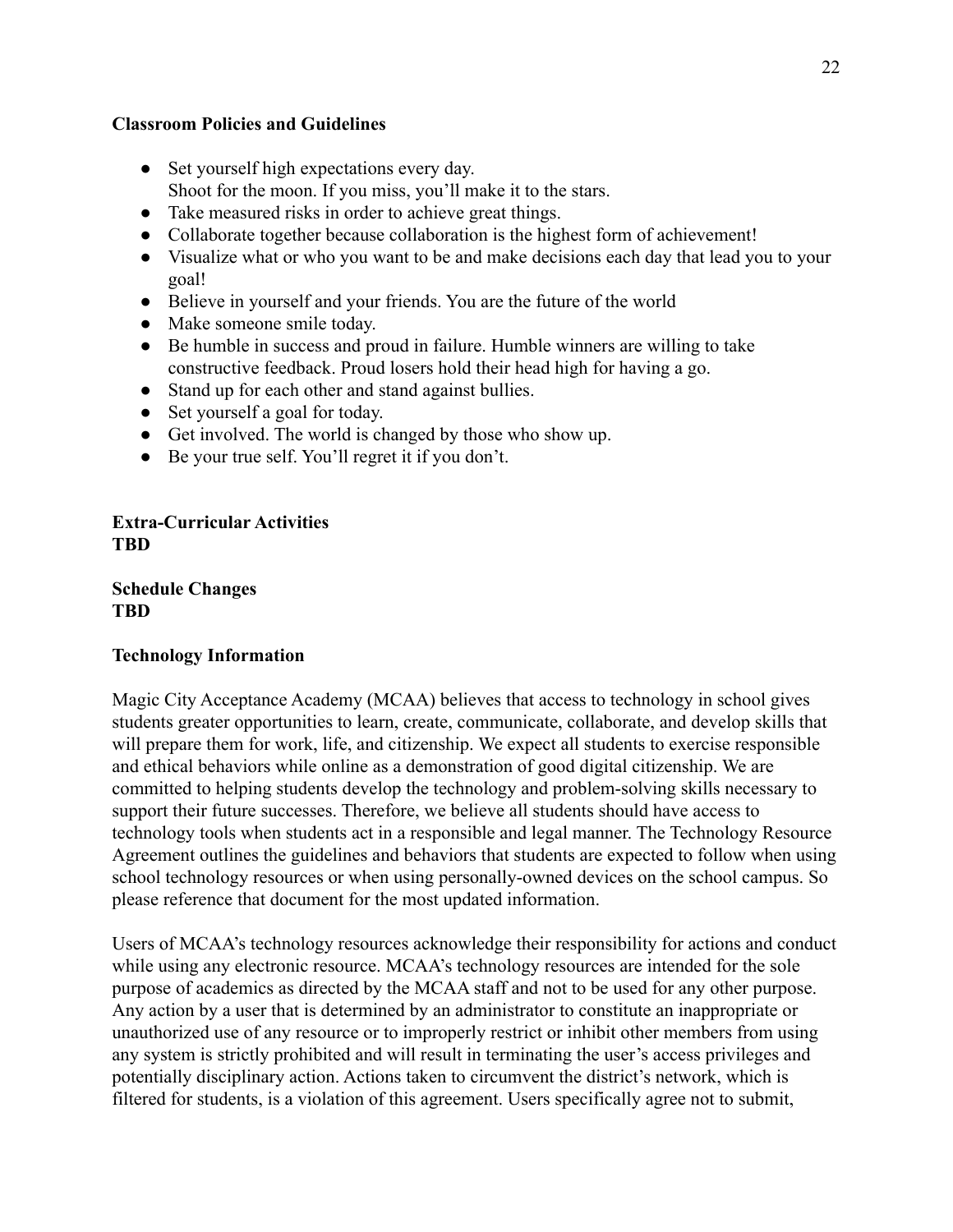publish, or display on the system any defamatory, inaccurate, abusive, violent, obscene, profane, sexually oriented, threatening, racially offensive, illegal material, or to encourage the use of controlled substances. The alteration of the setup and configuration of any computer or system component is unacceptable unless such activities are curricular objectives, in a specific course, under direct teacher supervision. Also forbidden is any breach of security including, but not limited to, divulging individual logins and passwords, hacking, or otherwise gaining unauthorized access to electronic resources. Transmission of material, information, or software in violation of any local, state, or federal law (such as copyrighted material, software piracy, harassment, vandalism, etc.) is a breach of the above terms and conditions; and all assistance will be provided to authorities in the investigation, arrest, and conviction of offenders. It is an expectation that students log in to devices using their unique credentials. MCAA assumes no responsibility or liability for any actions taken that violate this agreement including but not limited to credit fraud, slander, cyber bullying, identity theft, data mining, and hacking.

#### <span id="page-22-0"></span>**School Dress Code**

*The responsibility for the dress and grooming of a student rests primarily with the student and their parents or guardians.*

Allowable Dress & Grooming

Students must wear clothing including both a shirt with pants, shorts (5 inch inseam minimum) or skirt/dress (relaxed shoulder-fingertip length (18 inch minimum), or the equivalent and shoes.

· Shirts and dresses must have fabric in the front and on the sides.

· Clothing must cover undergarments, waistbands and bra straps.

· Fabrics covering all private parts must not be transparent or see-through.

Hats and other headwear must allow the face to be visible and not interfere with the line of sight to any student or staff. Hoodies must allow the student face and ears to be visible to staff.

· Clothing must be suitable for all scheduled classroom activities including physical education, science labs, wood shop, and other activities where unique hazards exist.

Specialized courses may require specialized attire, such as sports uniforms or safety gear.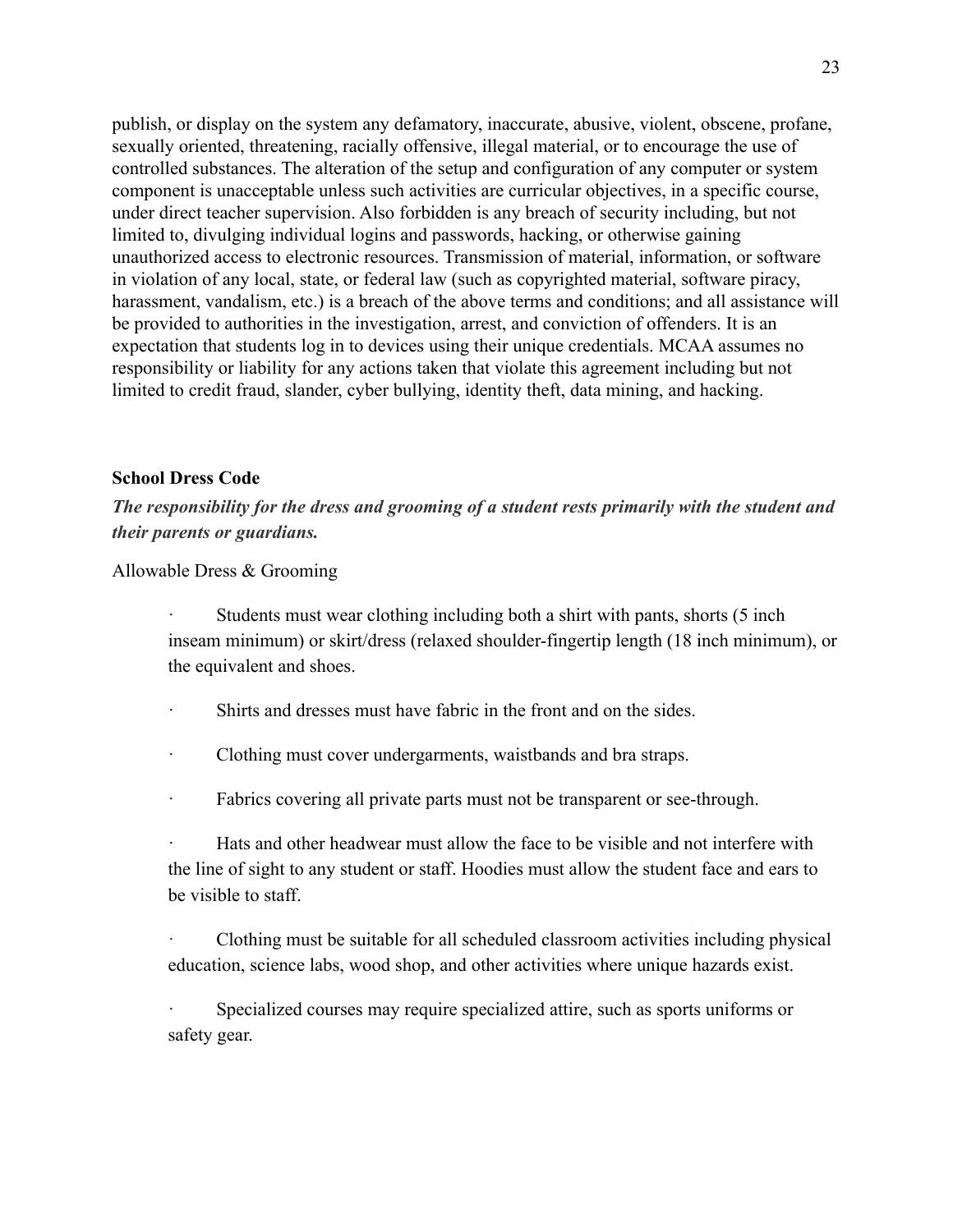Non-Allowable Dress & Grooming

· Clothing may not depict, advertise or advocate the use of alcohol, tobacco, marijuana or other controlled substances.

Clothing may not depict pornography, nudity or sexual acts.

Clothing may not use or depict hate speech targeting groups based on race, ethnicity, gender, sexual orientation, gender identity, religious affiliation or any other protected groups.

· Clothing, including gang identifiers, must not threaten the health or safety of any other student or staff.

· The carrying of chains or chains connected to wallets are prohibited.

If the student's attire or grooming threatens the health or safety of any other person, then discipline for dress or grooming violations should be consistent with discipline policies for similar violations.

MCAA protects the rights of its employees and students to maintain natural hair or hairstyles that are closely associated with their racial, ethnic, or cultural identities. For Black people, this includes the right to maintain natural hair, treated or untreated hairstyles such as locs, cornrows, twists, braids, Bantu knots, fades, Afros, and/or the right to keep hair in an uncut or untrimmed state.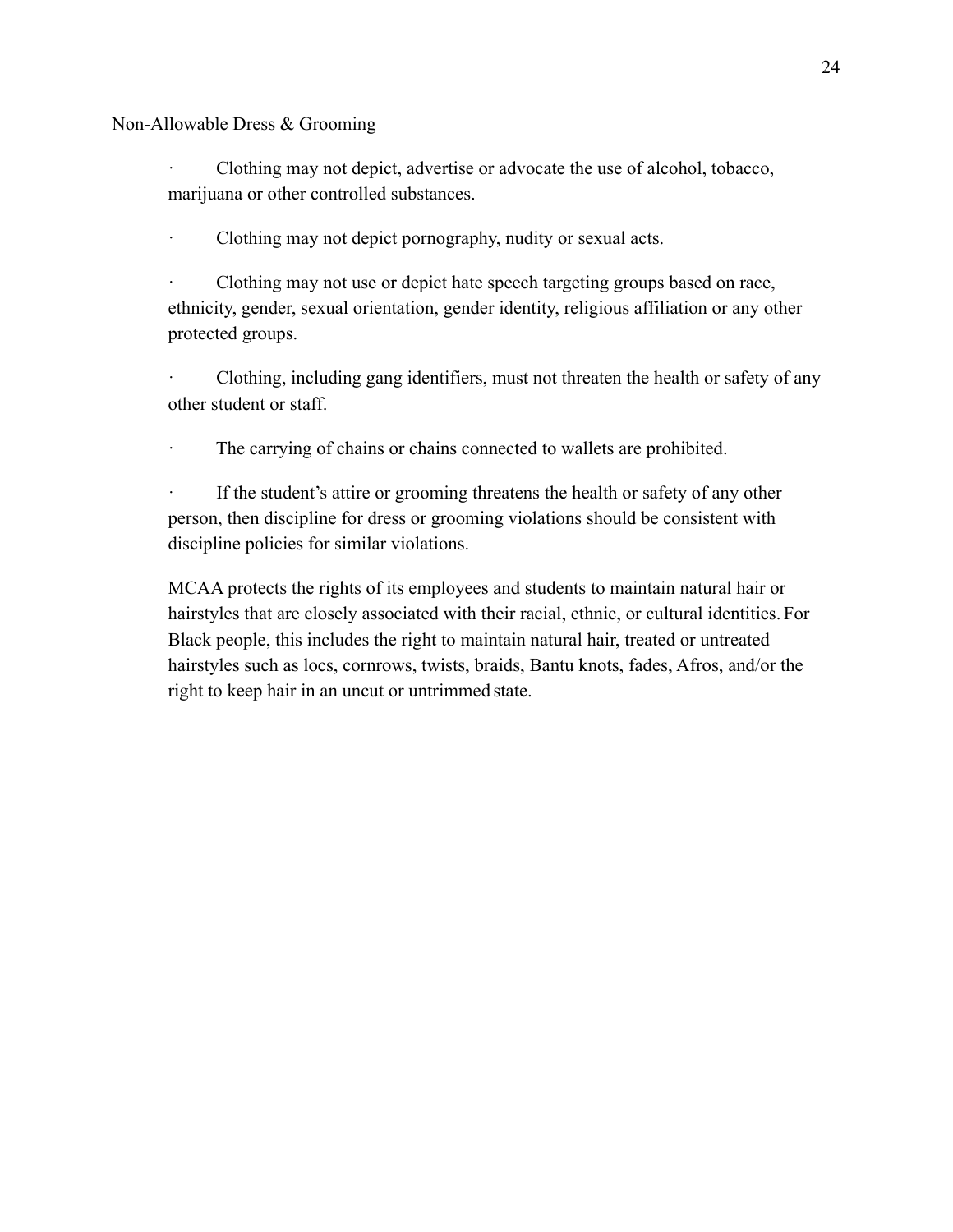# <span id="page-24-0"></span>**Section 4: Parent Responsibilities and Communication**

# <span id="page-24-1"></span>**Change of Information**

Should you need to change any information that we have saved in the Student Information System (PowerSchool) please call or see someone in the front office. Please make sure that we always have a current phone number and if your emergency contacts change it is imperative.

# <span id="page-24-2"></span>**Parent/Teacher Conferences TBD**

## <span id="page-24-3"></span>**Custody Notification**

Should there be any custody changes for a student please let the office know asap and provide legal documentation. **Permanent School Records**

<span id="page-24-4"></span>**Visitors and Volunteer Information**

**TBD**